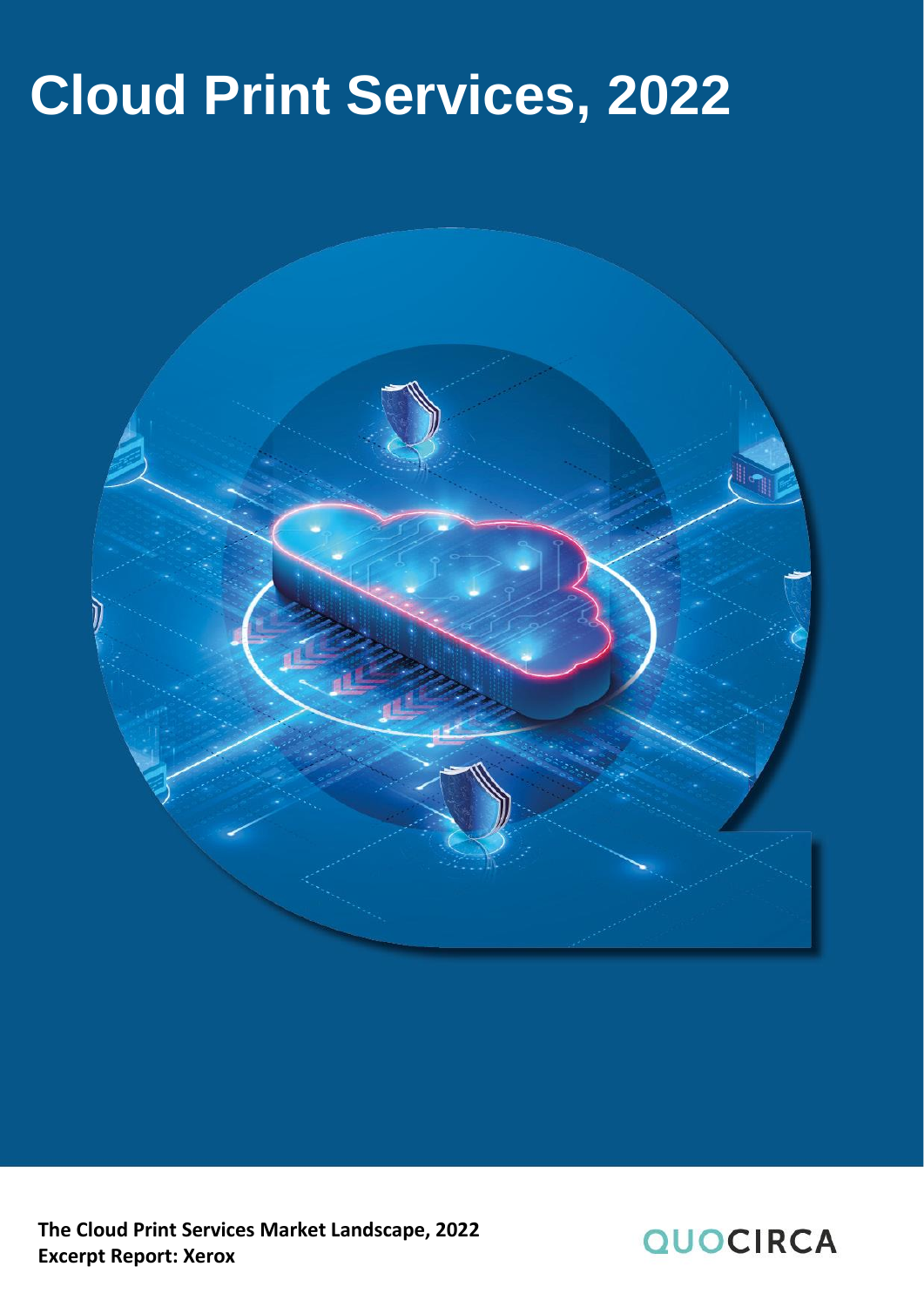# Cloud Print Services, 2022

### <span id="page-1-0"></span>Executive summary

The cloud has underpinned the digital transformation journey for many organisations as they adapted to decentralised work models over the past two years. As we move into the era of hybrid work, organisations are increasingly focused on building a resilient, future-proof IT infrastructure. The high availability, flexibility, and scalability of the cloud is helping businesses become more agile, while also better preparing them for cyberattacks through advanced data compliance and security. In addition to flexibility and scalability, the cloud can also help organisations reduce costs – both financial and environmental – compared to operating a traditional on-premises environment.

Print manufacturers and ISVs are bringing cloud-based options to the market to cater for the different public, private and hybrid cloud approaches being pursued by customers. Cloud print services and solutions encompass the remit of serverless printing platforms, cloud-based remote monitoring platforms, and hybrid cloud print management platforms, which may be managed internally or by third-party managed print services (MPS) providers. Cloud print services may also include other adjacent services and solutions around digitisation, workflow, security and collaboration.

This report highlights key market trends for cloud print services, covering offerings from both manufacturers and independent software vendors (ISVs). It draws on multiple primary research studies conducted by Quocirca in 2022.

Key findings include:

- **Cloud adoption continues to increase, underpinning the digital transformation journey.** According to Quocirca's latest research, 20% expect their IT infrastructure to be fully in the cloud by 2025, a rise from 6% today. A further 41% expect it to be mostly in the cloud, a rise from 21% today. This is creating momentum in the cloud print services market, as more organisations recognise the benefits of eliminating or minimising their reliance on on-premises print servers.
- **Cloud print services help overcome the complexity and inefficiencies of managing a traditional print infrastructure.** Conventional print management is typically reliant on on-premises print servers and incurs a high IT administrative burden to manage driver installation, device configuration and compliance, device monitoring, reporting and management, server and queue management, firmware updates, and app deployment and maintenance. Cloud-based print management can reduce the IT burden and, where print servers are eliminated, also lower the financial and environmental costs associated with procuring and managing print servers.
- **Cloud print adoption continues to accelerate.** Overall, 43% of organisations have already implemented a cloud print management platform, with a further 37% reporting that they have plans to do so in the next two years. The US is the most mature in relation to cloud printing adoption (56%), with Germany trailing at 32%. The finance sector is the most advanced vertical (56%).
- **Cloud print adoption aligns with customer sustainability goals.** By reducing or eliminating print servers, organisations can lower costs and reduce environmental impact through lower energy usage. Quocirca's Sustainability Trends reports revealed that 80% of organisations had already implemented or planned to implement cloud printing as part of their sustainability strategy.
- **Organisations are looking for support from MPS on their cloud print journey.** Of respondents, 40% said moving to a cloud print management platform was a top benefit of MPS adoption. Notably, the use of cloud-based print management is more common amongst organisations that have been using MPS for some time or have moved beyond the initial stages (60%). However, organisations that are managing some element of their print infrastructure in-house are more likely to have made the transition to a cloud-based print management platform.
- **Organisations recognise the enhanced security of cloud printing platforms.** Over half (52%) of respondents considered cloud printing to be more secure than an on-premises platform. Cloud security is a major consideration, with 42% indicating they were operating a zero trust architecture for their IT environment. Ensuring cloud platforms conform to zero trust principles is now a major consideration, and as IT environments become increasingly distributed, a zero trust approach is becoming more important.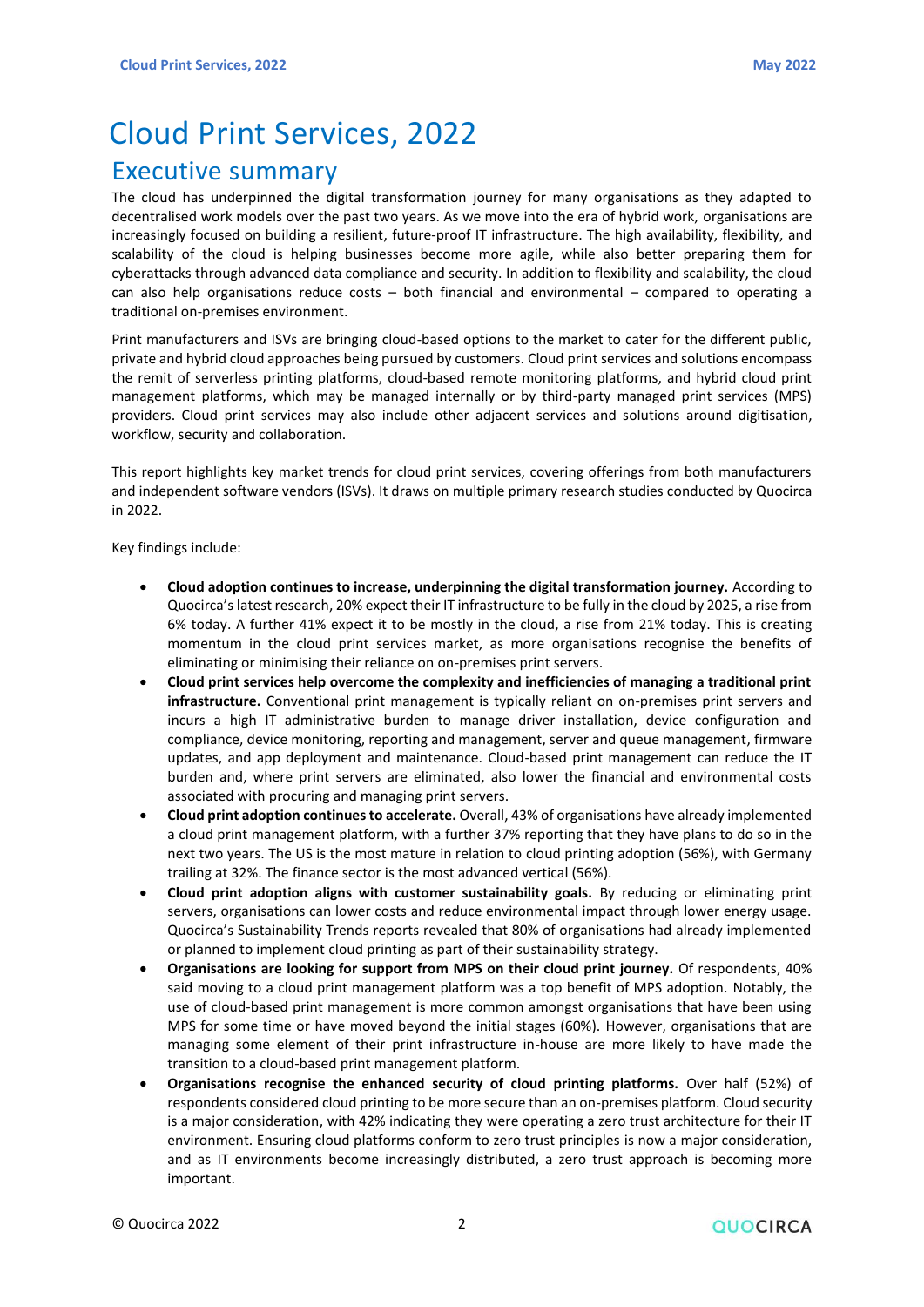# Contents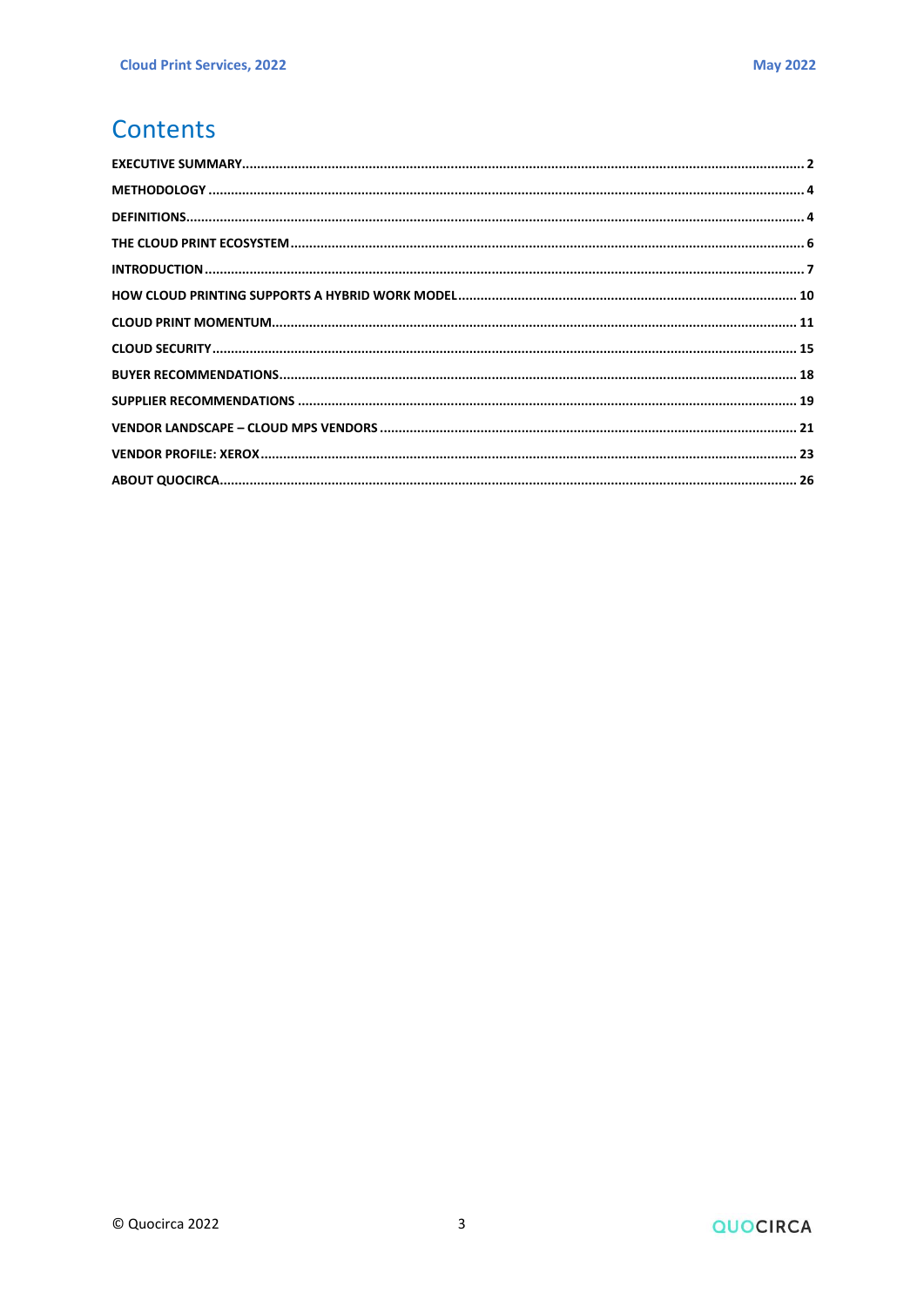# <span id="page-3-0"></span>Methodology

#### **End-user analysis**

This report highlights key market trends and provides an overview of the competitive landscape, including both manufacturers and independent software vendors (ISVs). It is based on Quocirca's annual MPS study (203 ITDMs), and references our Print 2025 study carried out in March 2022 (521 ITDMs and 1,021 office workers) and Zero Trust study carried out in February and March 2022 (202 ITDMs). Where useful, data has also been drawn from other studies carried out by Quocirca.

#### **Vendor analysis**

To participate in this study, vendors were required to submit a written response to Quocirca's request for information on cloud services and solutions. This report covers only vendors that agreed to participate in this study. It includes:

Manufacturers: Canon, HP, Konica Minolta, Lexmark, Ricoh, Xerox ISVs: directprint.io, EveryonePrint, ezeep, Kofax (Printix), MPS Monitor, MyQ, NT-ware, PaperCut, Process Fusion, Vasion (PrinterLogic), Y Soft

### <span id="page-3-1"></span>**Definitions**

#### **Cloud computing**

Public cloud computing is on-demand delivery of IT resources over the internet, generally with pay-as-you-go pricing. Instead of buying, owning and maintaining physical data centres and computing hardware, customers are given access to technology services such as computing power, storage, networks and databases as needed from a cloud provider. The cloud can offer faster innovation, flexible resources and economies of scale. The public cloud enables a business to trade fixed capital expenses (such as data centres and physical servers) for variable operational expenses, and only pay for IT as it is consumed. Elasticity enables a business to increase and decrease the amount of resources as business needs change.

The three main types of cloud computing include Infrastructure-as-a-Service, Platform-as-a-Service and Software-as-a-Service. Each type of cloud computing provides different levels of control, flexibility and management.

- **Infrastructure-as-a-Service (IaaS).** IaaS contains the basic building blocks of cloud IT. It typically provides access to networking features, computers (virtual or dedicated hardware) and data storage space. It is the responsibility of the organisation using IaaS to install and manage any software (which generally includes operating systems) on top of the physical or virtual hardware platform. IaaS provides the most flexibility and management control over IT resources. However, it offers the least cost off-loading, as the user must still bear most of the technical operations and other costs around implementing and maintaining the software layer.
- **Platform-as-a-Service (PaaS).** PaaS removes the need to manage the underlying infrastructure (usually hardware and operating systems), allowing IT to focus on deployment and management of applications. This means a business does not need to manage resource procurement, capacity planning, software maintenance, or patching.
- **Software-as-a-Service (SaaS).** SaaS is a method for delivering software applications or services over the internet, on demand and typically on a subscription basis. SaaS cloud providers host and manage the software application and underlying infrastructure and handle any maintenance, such as software upgrades and security patching.

#### **Cloud computing models**

There are four ways to deploy cloud services: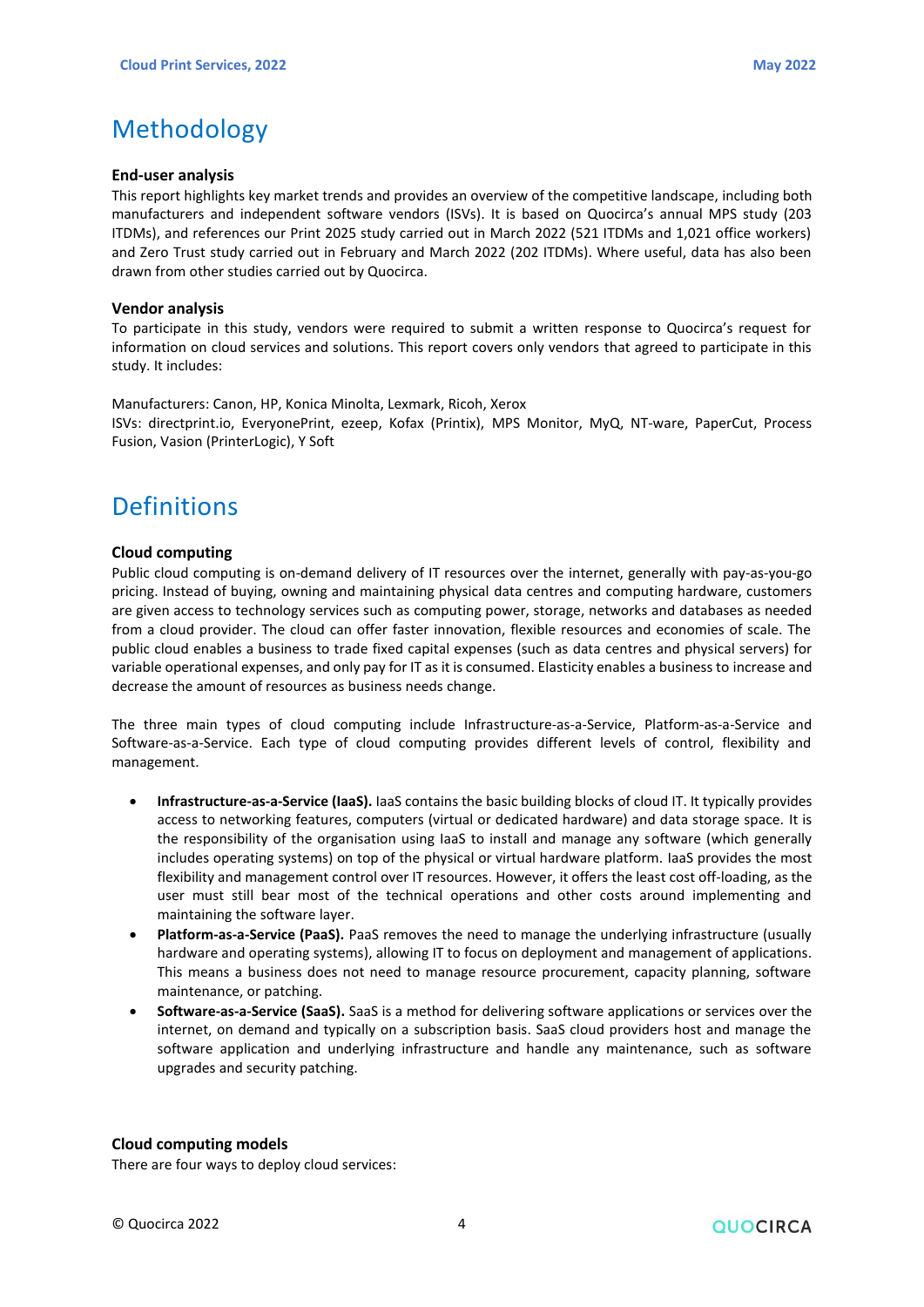- **Public cloud:** Public clouds are owned and operated by third-party cloud service providers, which deliver computing resources such as servers and storage over the internet. All hardware and other supporting infrastructure are managed by the cloud provider. Examples of public cloud providers are AWS, Microsoft Azure, Google Cloud Platform, IBM Cloud, Rackspace and VMware Cloud. Large public clouds such as Azure and AWS offer a mix of IaaS, PaaS and SaaS, although their biggest strengths tend to lie in the PaaS space.
- **Private cloud:** A private cloud refers to cloud computing resources used exclusively by a single business or organisation. A private cloud can be physically located in the company's on-site data centre or within a colocation facility operated by a third party, while the business still owns and operates the computing and storage hardware, along with some aspects of networking hardware. Some companies also pay thirdparty service providers to host their private cloud. A private cloud is one in which the services and infrastructure are maintained on a private network.
- **Hybrid cloud:** Hybrid clouds combine public and private clouds, bound together by technology that allows sharing of data and applications between them. This gives a business greater flexibility and more deployment options, and helps optimise the existing infrastructure, security and compliance. The most common method of hybrid deployment is between the cloud and existing on-premise infrastructure to extend and grow an organisation's infrastructure into the cloud, while connecting cloud resources to internal systems.
- **Multi-cloud:** A multi-cloud environment aims to eliminate reliance on any single cloud provider or instance. A typical multi-cloud architecture utilises two or more public clouds, as well as private clouds. Companies use multi-cloud environments to distribute computing resources and minimise the risk of downtime and data loss. They can also increase the computing power and storage available to a business.





#### **Multi-tenant vs. single-tenant cloud**

In a multi-tenant cloud environment, a public cloud provider runs a single instance of an application or service that is used by multiple different customers. However, it gives each customer a separate, secure space for storing data and projects. Each user can access only its own stored information, and the cloud provider's complex suite of permissions and security prevents other customers from accessing this content or the content or details of any ongoing processes. Since a multi-tenant cloud architecture means the same servers are hosting multiple users, it is critical for public cloud customers to thoroughly understand the performance and security offerings of their cloud provider.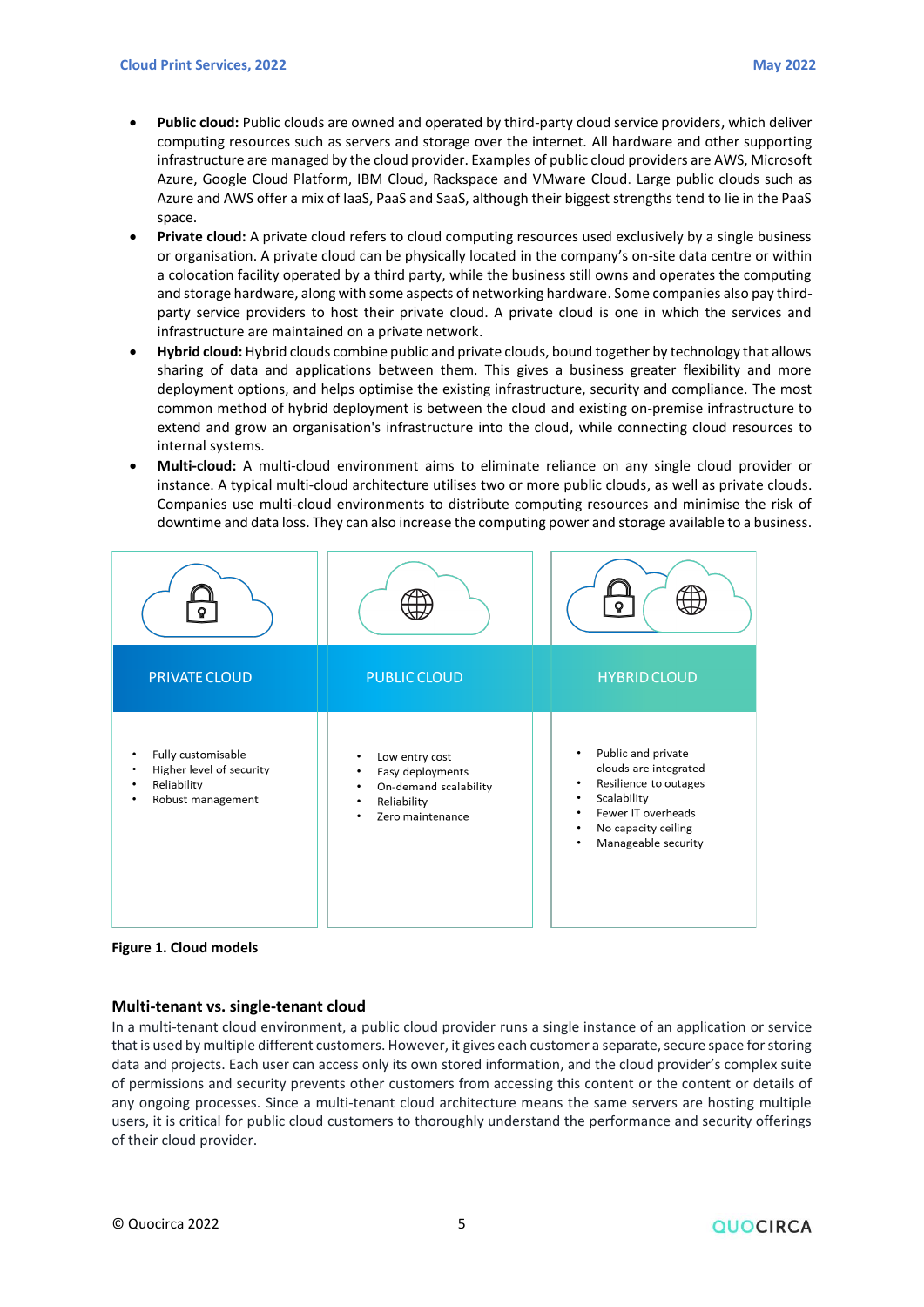The alternative to multi-tenant cloud architecture is single-tenant cloud, in which a server hosts only one customer, or tenant, who has sole access. In a single-tenant architecture, the customer has greater control over multiple capabilities, including data, performance, security and storage. However, this can reduce resource flexibility, as the cloud instance will have been provisioned for the specific customer.

In essence, the difference can be seen as:

- Single-tenant cloud: architected to provide the envisaged resource requirements for a single, specific company. All hardware and application code is costed to support that company. To allow for any resource overruns, the single-tenant cloud owner needs to provide and cost in the respective server, storage and network overhead to allow for demand on resources. These resources are unlikely to be regularly needed, but need to be kept running and will involve additional costs, such as for licensing, alongside power and maintenance costs. If the initial design is wrong, there may be insufficient resources when the application or service needs it, which could lead to the service being hindered or failing completely.
- Multi-tenant cloud: architected to support multiple customers that may have counter-cyclical needs in their applications, based on geographical location or when they run certain services, such as payroll, data consolidation or reporting. As such, applying a small amount of resource overheads will generally be sufficient to meet the needs of all customers – and the cost for this can be shared amongst customers.

### <span id="page-5-0"></span>The cloud print ecosystem

A cloud-based print management platform can be delivered as a part of or independently from an MPS. It can be deployed as a private or hybrid model, in which print servers are located in the cloud, eliminating the need for on-premise hardware (serverless printing) or for the software to be hosted on-premise (private cloud). Serverless printing enables direct IP printing from workstations to network printers, which removes the complicated set-up of having a dedicated print server.

The cloud print services and solutions ecosystem is diverse, covering vendors that deliver cloud MPS and cloudbased software and solutions. This is categorised as follows:

- **Printer/copier manufacturers –** Traditional OEMs such as Brother, Canon, HP Inc., Konica Minolta, Kyocera, Lexmark, Ricoh, Sharp and Xerox.
- **Channel partners such as MPS providers –** These are a channel to market for some printer and copier vendors, and may offer cloud print services and solutions as part of a wider MPS or cloud offering.
- **ISVs –** These are companies that write and market software for facilitating tasks and processes. There is a thriving market for ISVs that focus on print management solutions, including directprint.io, EveryonePrint, ezeep (powered by ThinPrint), Kofax (Printix), MyQ, NT-ware (uniFLOW), PaperCut, Process Fusion (UniPrint), ThinPrint, Vasion (PrinterLogic), and Y Soft.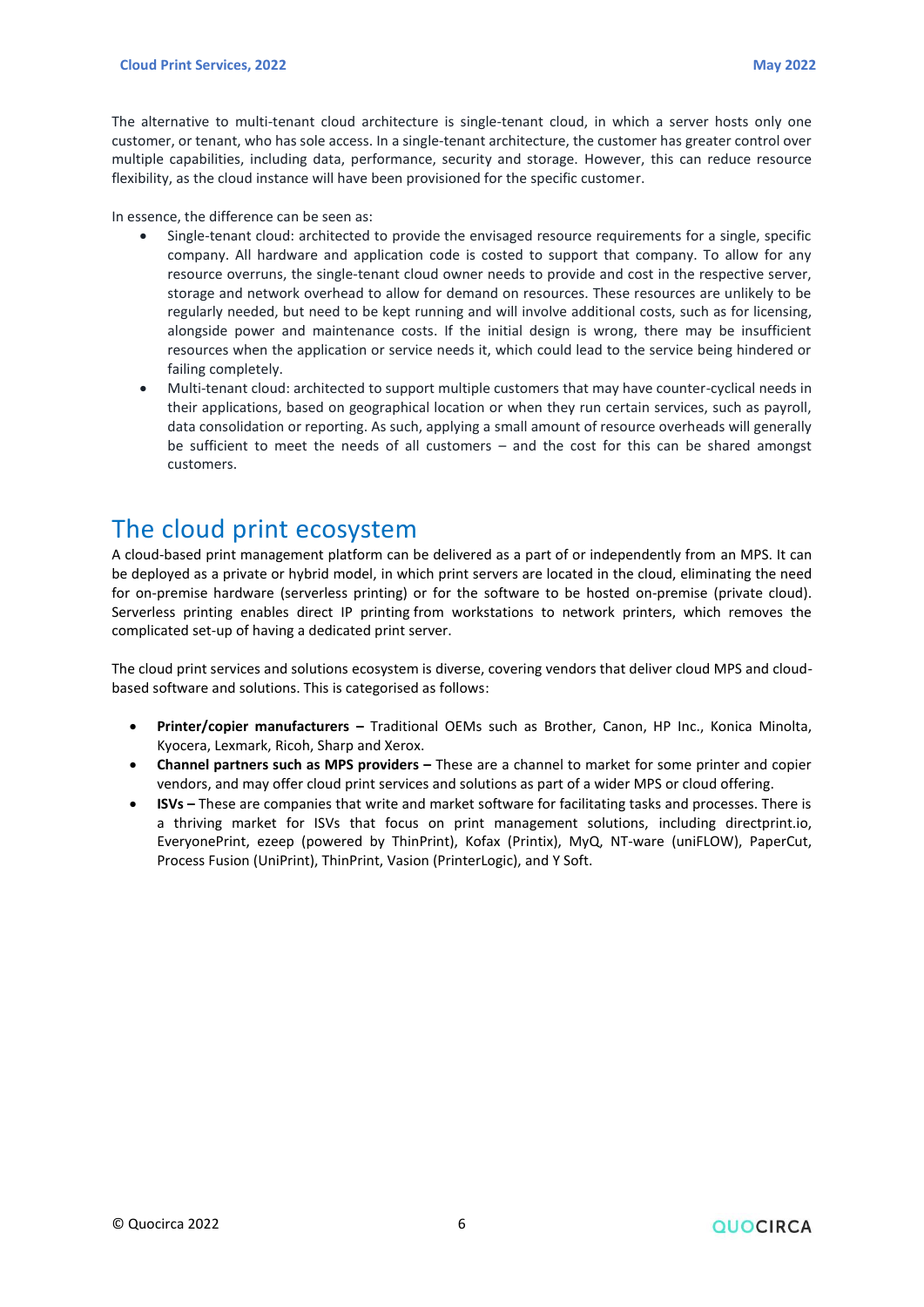# <span id="page-6-0"></span>Introduction

#### The rise of the cloud

As the post-pandemic world takes shape, the cloud has become the foundation for speed, agility and resilience for many companies. It delivers flexibility and on-demand scalability, enabling businesses to emerge stronger and more adaptable, while plugging gaps in their resilience measures. Organisations that adapted to the pandemic best had already taken steps to modernise their IT environment and were able to rapidly scale resources to support a remote workforce.

As organisations ramp up their digitisation journeys and remote working becomes a permanent feature for many, cloud initiatives are set to accelerate through 2022 and beyond. According to Quocirca's latest research, 20% expect their IT infrastructure to be fully in the cloud by 2025, a rise from 6% today. A further 41% expect it to be mostly in the cloud, a rise from 21% today (Figure 2).



#### **Figure 2. Which statement best reflects your organisation's total IT environment (infrastructure, applications, data, etc., excluding client devices)?**

There are many drivers for organisations considering a move to cloud computing. Alongside the move from capital expenditure (CapEx) to operational expenditure (OpEx), it can be appealing to offload variable costs such as maintenance to a third party as part of a predictable monthly subscription. There is strong perception that public clouds will be better maintained and updated as time progresses – so far, this has proven to be the case, but will need to be watched carefully as the market matures. Needs around data sovereignty are also being better met by large public cloud providers, as users can choose where data is stored around the globe.

However, a full cloud platform may only be suitable for new organisations that were 'born in the cloud', having no existing IT platform. Alongside these organisations, some perceive their existing platform as having reached the end of its useful life and, as such, believe a migration to the cloud can be a strategic move in a single transformation. For the majority, however, the cloud will be a journey: existing investments in on-premise infrastructure, combined with the constraints of many existing enterprise applications, will lead to a hybrid platform, with some aspects remaining on-premise for some time while other functions are moved directly to cloud and new or replacement functionality is provided from the cloud over time.

Many organisations are operating a hybrid model for the cloud as they look to maintain a mix of on-premise and cloud infrastructure. In order to increase scalability, reduce costs or avoid vendor lock-in, organisations may adopt a multi-cloud strategy – using multiple and often less connected cloud services. The cloud is not an either/or model, and an organisation's choice of approach has to be based on costs, performance, security, compliance, and governance requirements.

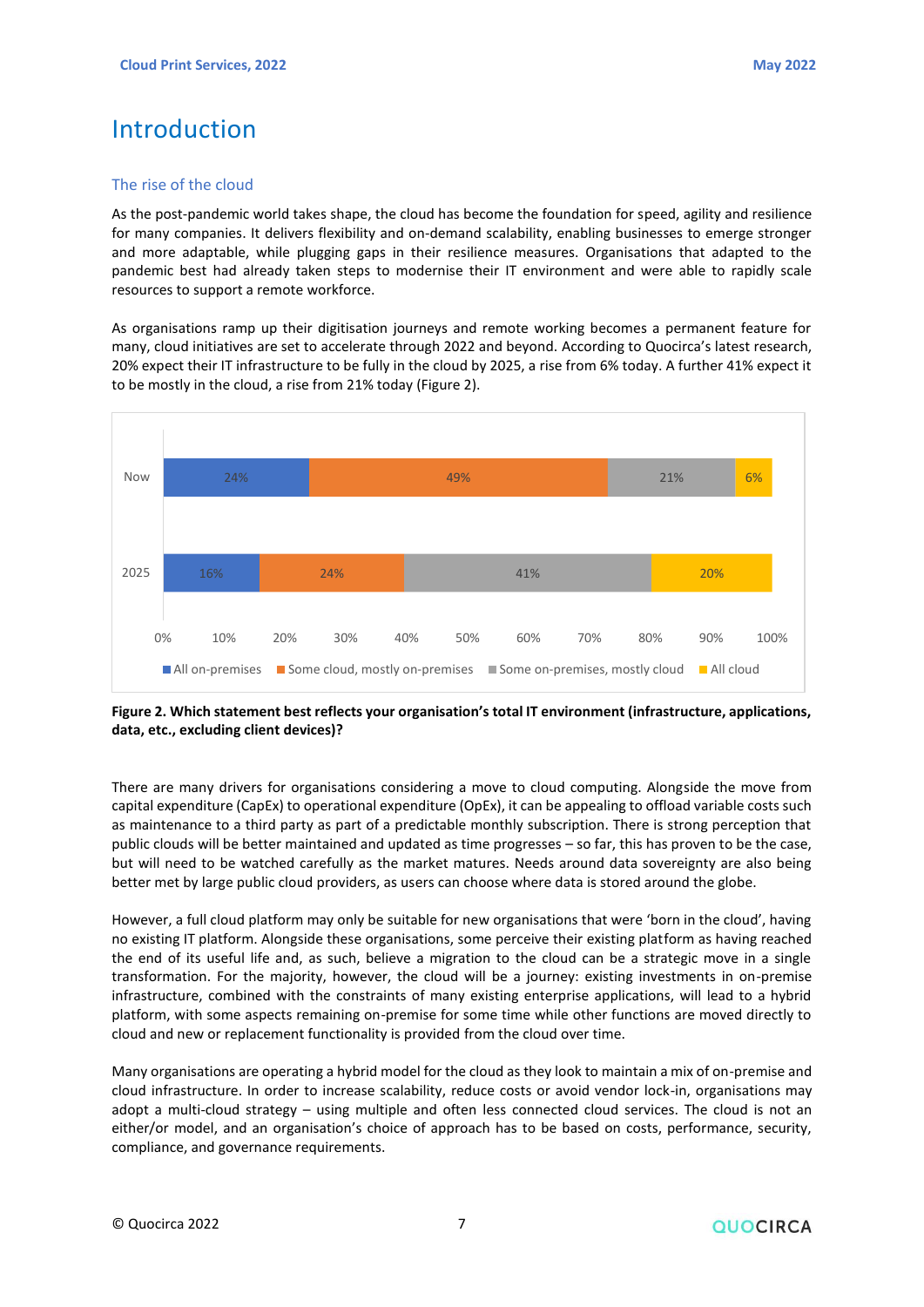Meanwhile, edge computing – computing that is processed at or near the data source, or "edge", of the network – is creating momentum for the distributed cloud. The growth of internet-connected devices (including printers) and impact of ever-faster network technology such as 5G is set to drive demand for edge computing solutions in 2022 and beyond.

#### Cloud print services momentum

As organisations embrace the hybrid work model, they are under increased pressure to manage and secure printing across both home and office environments. By turning to cloud print management, organisations not only reduce the IT burden associated with managing print in-house through using a third-party MPS provider, but can also better track and monitor print usage across the hybrid workplace. While office print volumes are likely to continue a downwards trajectory, given fewer employees are in the office, there is a greater need to ensure document security with more remote workers printing across multiple locations.

Cloud printing continues to gain momentum. Overall, 43% have already implemented a cloud print management platform, a significant rise from 29% in 2021. A further 37% are planning to do so, which means 80% are expecting to use cloud-based print management. Notably, the use of cloud-based print management is more common amongst organisations that have been using MPS for some time or have moved beyond the initial stages (60%). The US is the most mature in relation to cloud printing adoption (56%), with Germany trailing at 32%. The finance sector is the most advanced vertical (56%). To enable remote workers to route print jobs to printers in the office, 45% of respondents indicated that they had implemented remote job submission to office devices, which rises to 52% in the US and 56% in the financial sector.

#### Cloud in the zero trust security era

Traditional security approaches that focused on the perimeter of the network have become ineffective, and must now accommodate an ever-changing, diverse set of users and devices, as well as much more prevalent threats targeting previously 'trusted' parts of the network infrastructure. For larger organisations in particular, securing cloud-based remote employees will require a move to a zero trust security model resembling a secure access service edge (SASE) architecture.

The rapid shift to the cloud has led to security gaps and increased vulnerabilities. As the remote work landscape proliferates to encompass more devices at the edge, network security is increasingly challenging. Remote workers are using laptops and printers with fewer controls in place connected to home networks, often with default security credentials, which leaves them exposed to cyberattacks.

The wider adoption of home printing is already impacting security confidence amongst IT decision-makers. Quocirca's Print Security 2022 study revealed that just 26% were completely confident in the security of their print environment as offices reopened. Additionally, 66% stated that they were very or somewhat concerned that employee-owned printers presented a risk to their organisation. Organisations must protect cloud data from phishing attacks, malware, ransomware and a host of other vulnerabilities.

Zero trust security ensures that the same controls applied to the corporate network also extend to the home or remote worker. This means organisations need visibility and security controls across the print infrastructure to support a zero trust model. According to Quocirca's 2022 zero trust study, 42% of organisations have implemented a zero trust security architecture, with only 1% stating that they have no plans to do so. Amongst organisations using MPS, 31% of respondents said it was very important that their MPS provider could provide services around zero trust security for their print infrastructure; this rises to 48% in the US and 49% in the financial sector.

Ultimately, a layered approach to security is necessary to address the varying security needs of businesses. This should include multi-factor authentication/identity access management, device security and remote monitoring, and reporting tools that can track not only user behaviour, but also device anomalies such as DDoS attacks. Although cloud print management platforms that support zero trust principles are emerging, approaches taken vary and organisations should carefully evaluate claims.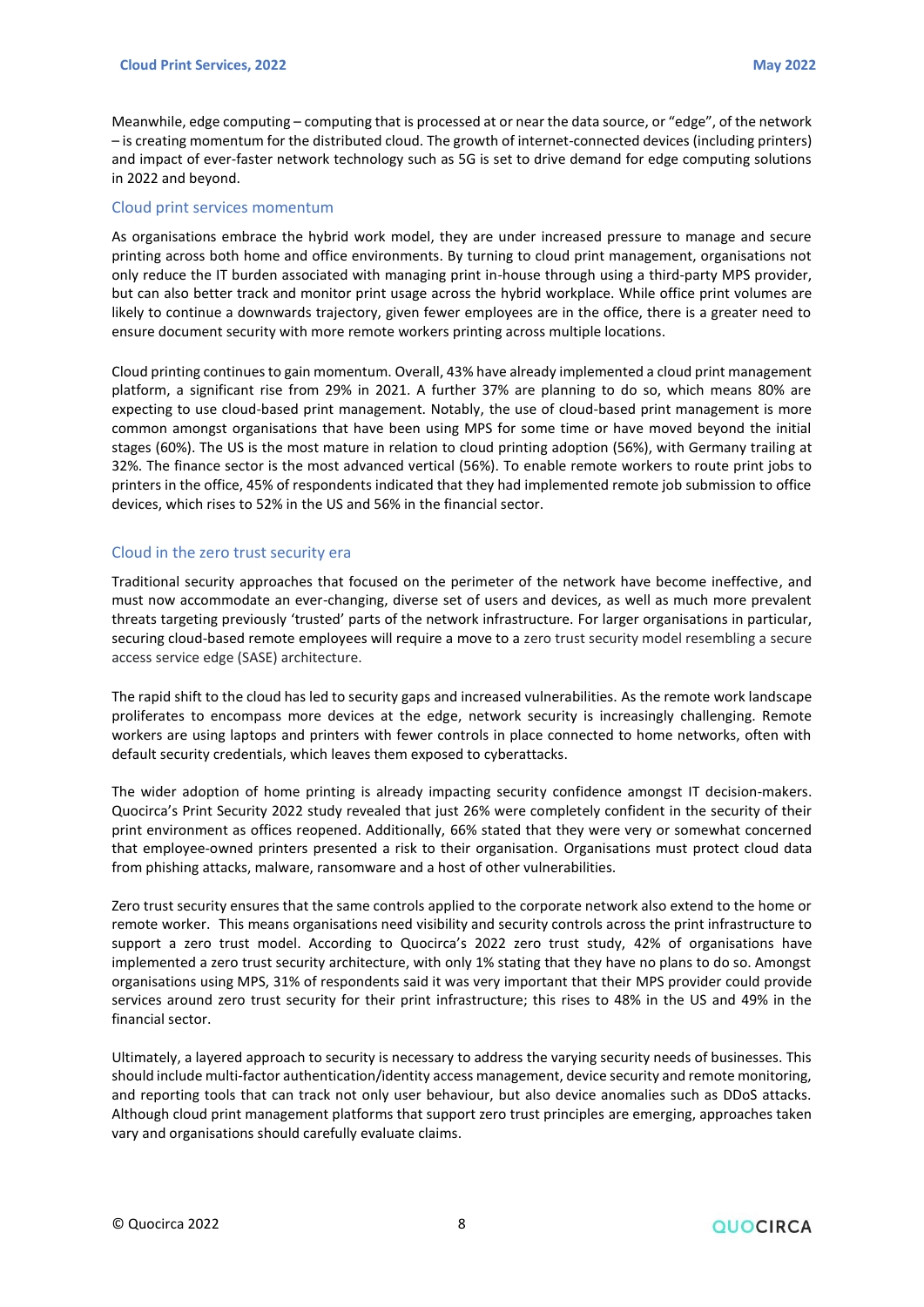#### Sustainability and the cloud

Shifting to the cloud can enable organisations to reduce their environmental impact and improve their sustainability credentials. Sustainability is moving higher on the corporate agenda; Quocirca's Sustainability 2022 research revealed that 75% of respondents were prioritising reducing their environmental impact – with 74% stating that reducing paper usage was either very or somewhat important and 80% planning to implement or already having implemented cloud printing as part of their sustainability initiatives.

The cloud is a big winner here: data centres are heavy overall users of energy, and privately owned data centres are notoriously inefficient. Public cloud data centres are by their very nature more efficient, and hyperscale providers such as AWS, Google and Microsoft are driving their cloud infrastructure efficiency and higher resource utilisation to be more energy efficient than an enterprise data centre. The ability to share resource overhead across many different customers is useful here. Similarly, large-scale platforms can make the most of economies of scale with cooling and power backup systems. Also, massive public data centres can be positioned where renewable energy sources are present, such as hydro or geothermal, whereas privately owned data centres tend to have to be built near the point of use.

However, even at a private cloud level, virtualisation of the underlying physical equipment can also provide higher levels of sustainability. Rather than having to size physical resources for each application, organisations will be able to share resources across multiple workloads – just not to the level a massive, multi-tenanted public cloud facility can offer.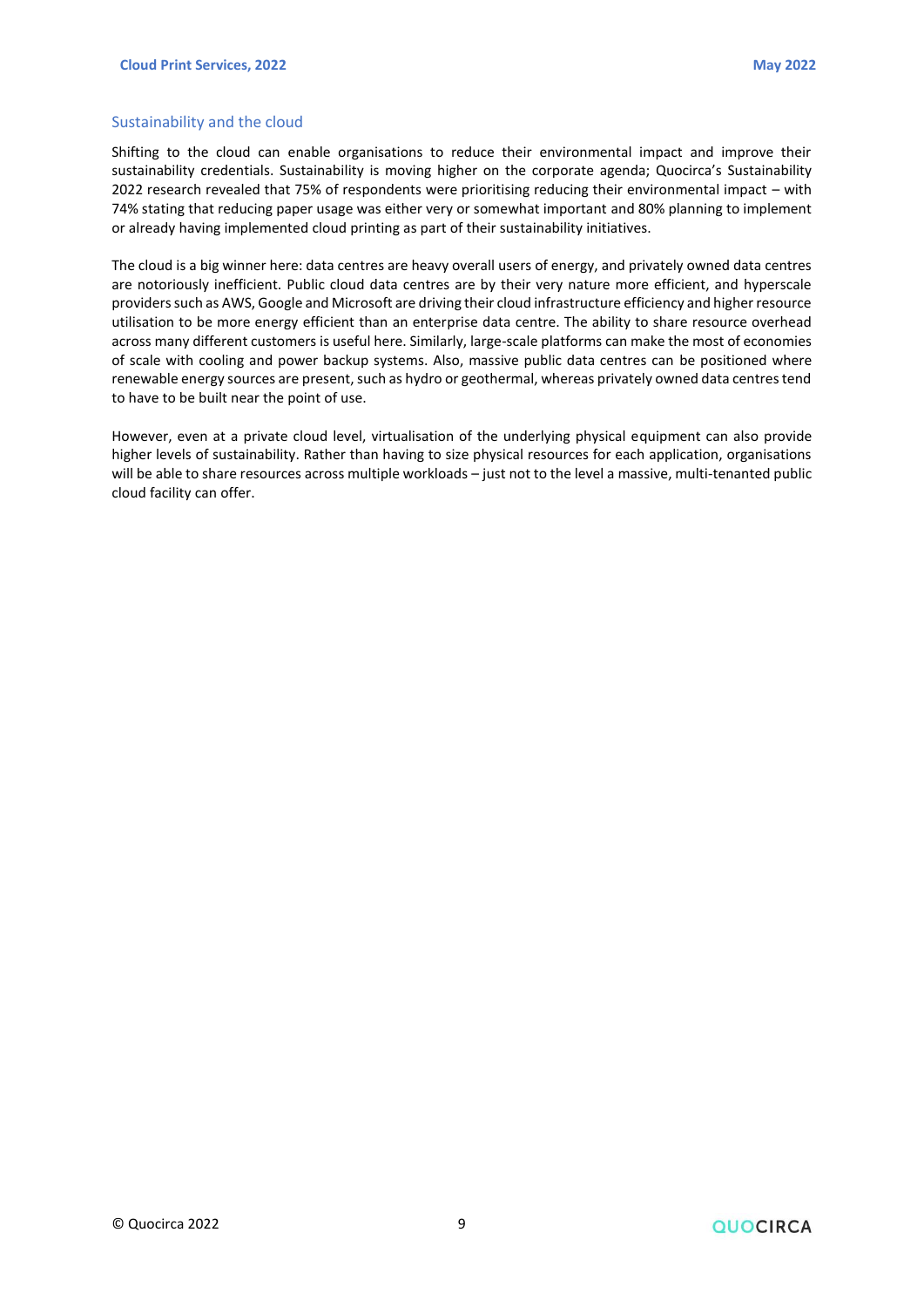### <span id="page-9-0"></span>How cloud printing supports a hybrid work model

Print infrastructure has been slower than other parts of IT in moving to the cloud. However, as is being increasingly recognised, such a move presents tremendous opportunities to lower both financial and environmental costs, provide massive improvements around information security, and better support a hybrid working environment, including those still working from home. It also offers distinct improvements over the efficiencies and capabilities of operating a traditional print infrastructure that uses on-premise print servers.

#### **The complexity of traditional print management**

Managing traditional and diverse print infrastructure is costly. Dedicated print servers can provide a range of benefits, including centralised print management, automatic driver updates, high availability, control over a user's printer profile, and integrated reporting. However, on-premise print servers are expensive to purchase and manage, and need to be continuously maintained by the IT department. Such management does not always keep pace with the increased prevalence of cyberthreats that organisations face.

Print management tasks include the initial provisioning of the printers themselves, followed by maintenance of print drivers and associated software. In a traditional mixed-fleet print infrastructure, there are typically multiple print queues for each brand of MFP, along with many print drivers, which require various types of management and support. The impact of a print server going down can be disruptive and costly. However, high-availability redundancy is generally not in place.

The proliferation of home printers in response to broader remote working requires solutions that enable remote submission of print jobs

#### **The hidden costs of print servers**

average, servers costs £1,900 each to provision, with annual running costs of

capital outlay of close to £6,000 to

These costs mount up for larger

to office printers, a more complete approach to information and device security, and more comprehensive analytics on printing across the home and office environment. Even within the office, there are increased security implications, particularly in organisations that operate a broad and diverse range of print devices; this is made worse as the hybrid work environment creates a much more complex and diverse environment.

#### **Addressing print infrastructure complexity with cloud print management**

In a cloud-based print infrastructure, networked printers and MFPs are retained at the customer site, while print servers are hosted in the cloud and managed by a third-party provider. Increasingly, such services are expanding to embrace remote workers, not just to enable job submission to office-based printers, but also to manage the usage of printers in the home environment. Cloud print management consolidates print management tools into one platform, allowing configuration, users, printers and policies to be managed remotely. This eliminates the need for internal IT maintenance and individual driver installation.

Cloud print management tools offer secure printing, remote job submission and mobile printing. For instance, a global print queue can avoid the need for multiple print drivers and queue management. In addition, cloudbased print management can offer stronger access controls, security and compliance, with firmware updates, fleet management, and reporting all handled by the provider.

Cloud print management can operate within a private hosted or hybrid model. Print jobs may be sent to the cloud or retained locally. In smaller organisations that have very few workstations or printers, a serverless model may be a better approach, where everything to do with the management of print jobs is managed directly in the cloud. It can also appeal to enterprises that are consolidating servers, looking to reduce print costs and lower the IT administrative burden. For organisations with tighter security regulations that are not looking to eliminate their print servers, a hybrid solution allows ease of use for administrators while still allowing for consolidation and cost savings, as certain data around the print job is managed by on-premise servers while the metadata around the job itself is managed in the cloud, deployed under a single management platform.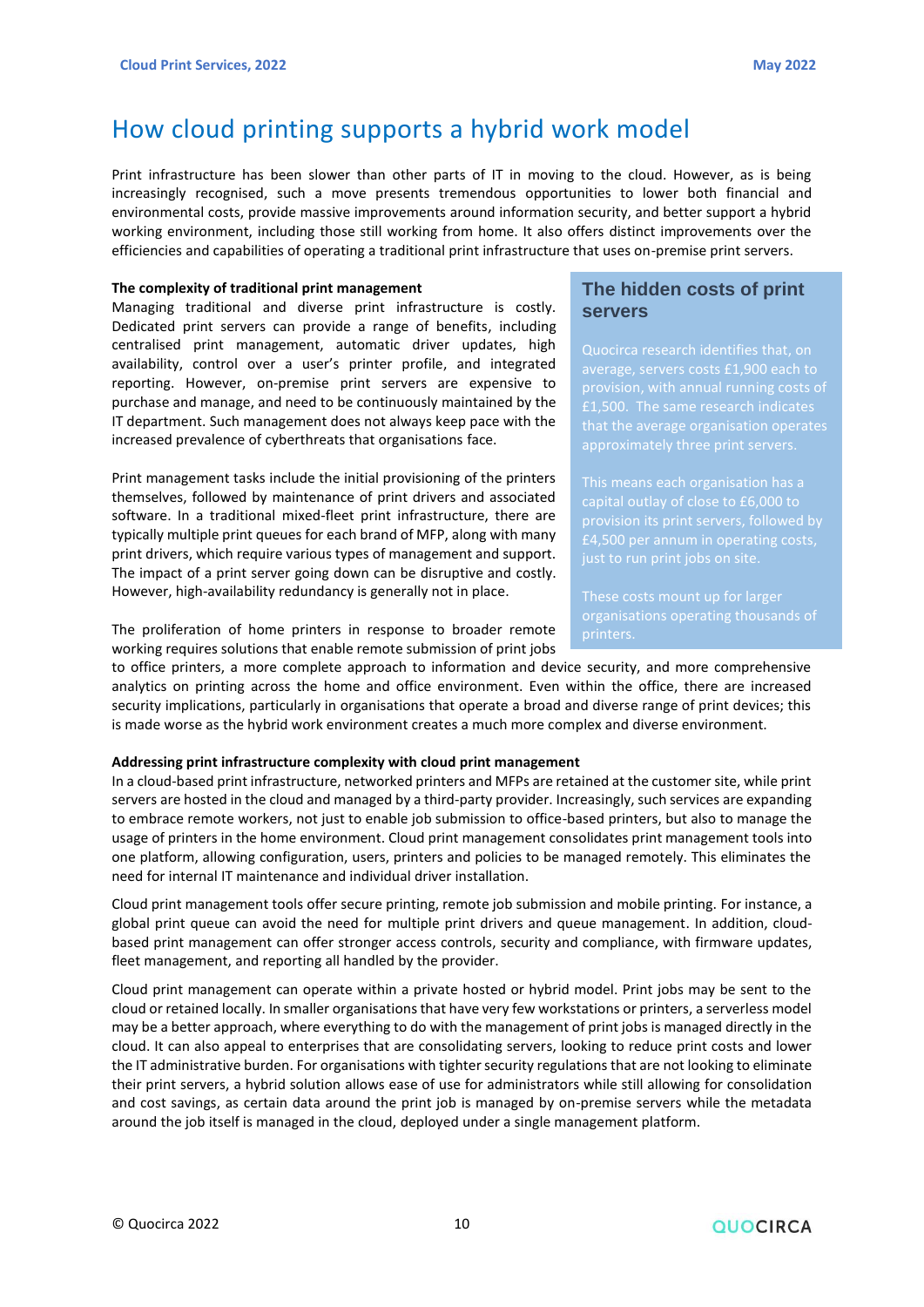## <span id="page-10-0"></span>Cloud print momentum

As organisations embrace the hybrid work model, they are under increased pressure to manage and secure printing across both home and office environments. By turning to cloud print management, organisations not only reduce the IT burden associated with managing print in-house through using a third-party MPS provider, but can also better track and monitor print usage across the hybrid workplace. While office print volumes are likely to continue a downwards trajectory given fewer employees are in the office, there is a greater need to ensure document security with more remote workers printing across multiple locations.

Cloud printing continues to gain momentum. Overall, 43% have already implemented a cloud print management platform. A further 37% are planning to do so, which means 80% are expecting to use cloud-based print management. Notably, the use of cloud-based print management is more common amongst organisations that have been using MPS for some time or have moved beyond the initial stages (52%). The US is the most mature in relation to cloud printing adoption (56%), with Germany trailing at 32%. The finance sector is the most advanced vertical (56%). To enable remote workers to route print jobs to printers in the office, 45% of respondents indicated that they had implemented remote job submission to office devices, which rises to 52% in the US and 56% in the financial sector.



#### **Figure 3. Plans to implement a cloud print management platform (MPS 2022 study – organisations using MPS)**

Those using a hybrid MPS approach are also more likely to move to the cloud in the future. It is apparent that those with a fully outsourced MPS model are either being held back by the MPS provider or just not incentivised enough to move away from the tried and tested on-premise approach. For MPS providers, this is both a problem and an opportunity: the maintaining, support and evolution of on-premises systems is expensive and fraught with problems. The cloud provides a far easier and cost-effective means of supporting customers, yet many will not want to move to a new platform unless there is enough incentive to do so. The MPS provider must be able to move their on-premise customers to the cloud at a speed that meets both its own needs and the overall cloud plans of the customer to provide a more effective and lower-cost overall offering.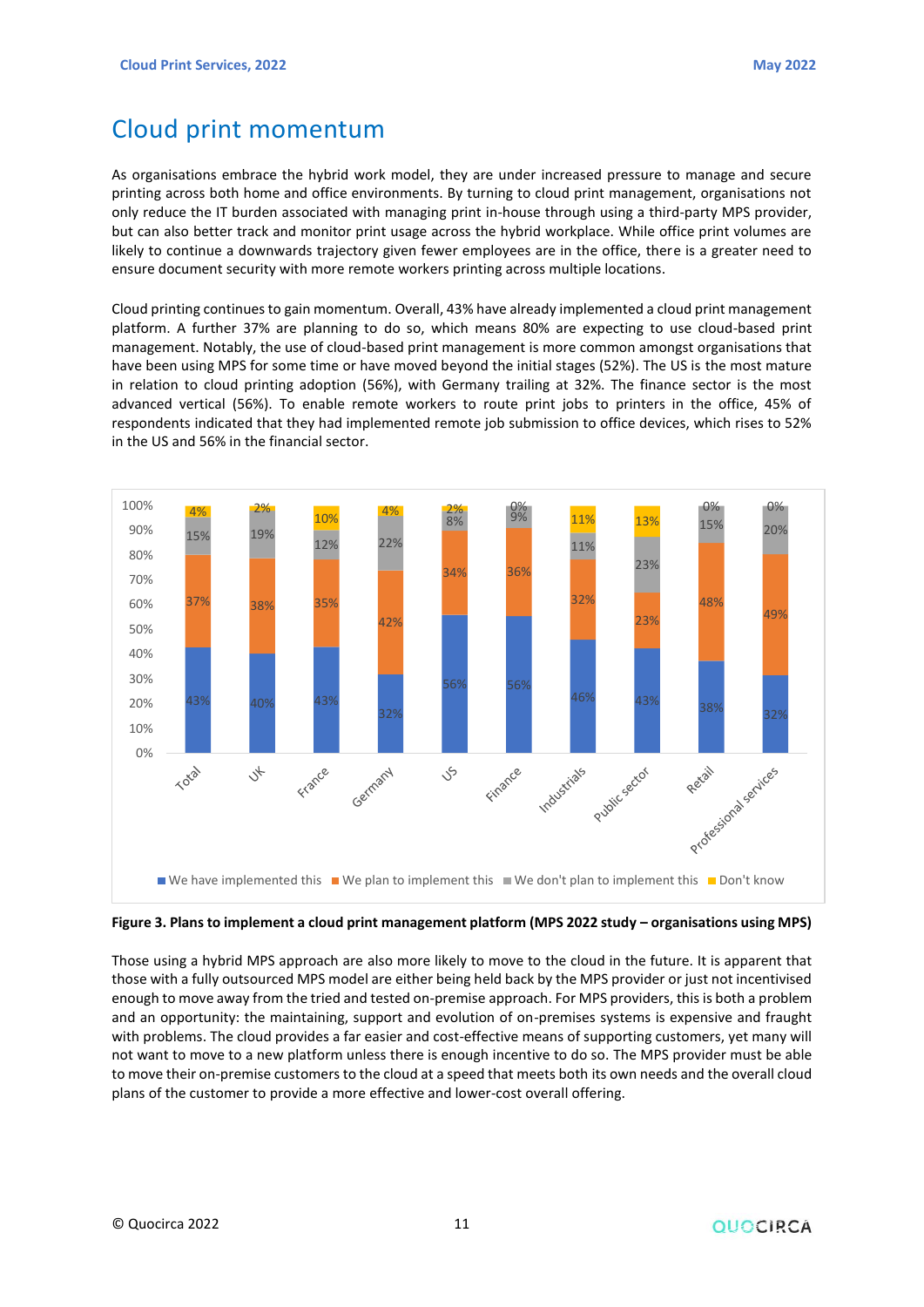

**Figure 4. Which statement best reflects your organisation's print environment?**

Overall, 39% of respondents are still operating a fully on-premise print management platform This rises to 52% of those using a fully outsourced MPS model. It seems that organisations that are partly managing their print environment in-house are more likely to be more positive about shifting to the cloud, while those using a fully outsourced MPS provider are slower to move.

This is an opportunity for MPS providers to transition these organisations – however, in many cases traditional MPS providers may not have a broad cloud portfolio. In some instances, those using a hybrid approach to MPS may be using third-party cloud print management solutions that are not under the remit of the MPS provider. Indeed, 40% of organisations said that moving to a cloud print management platform was a top benefit of MPS adoption.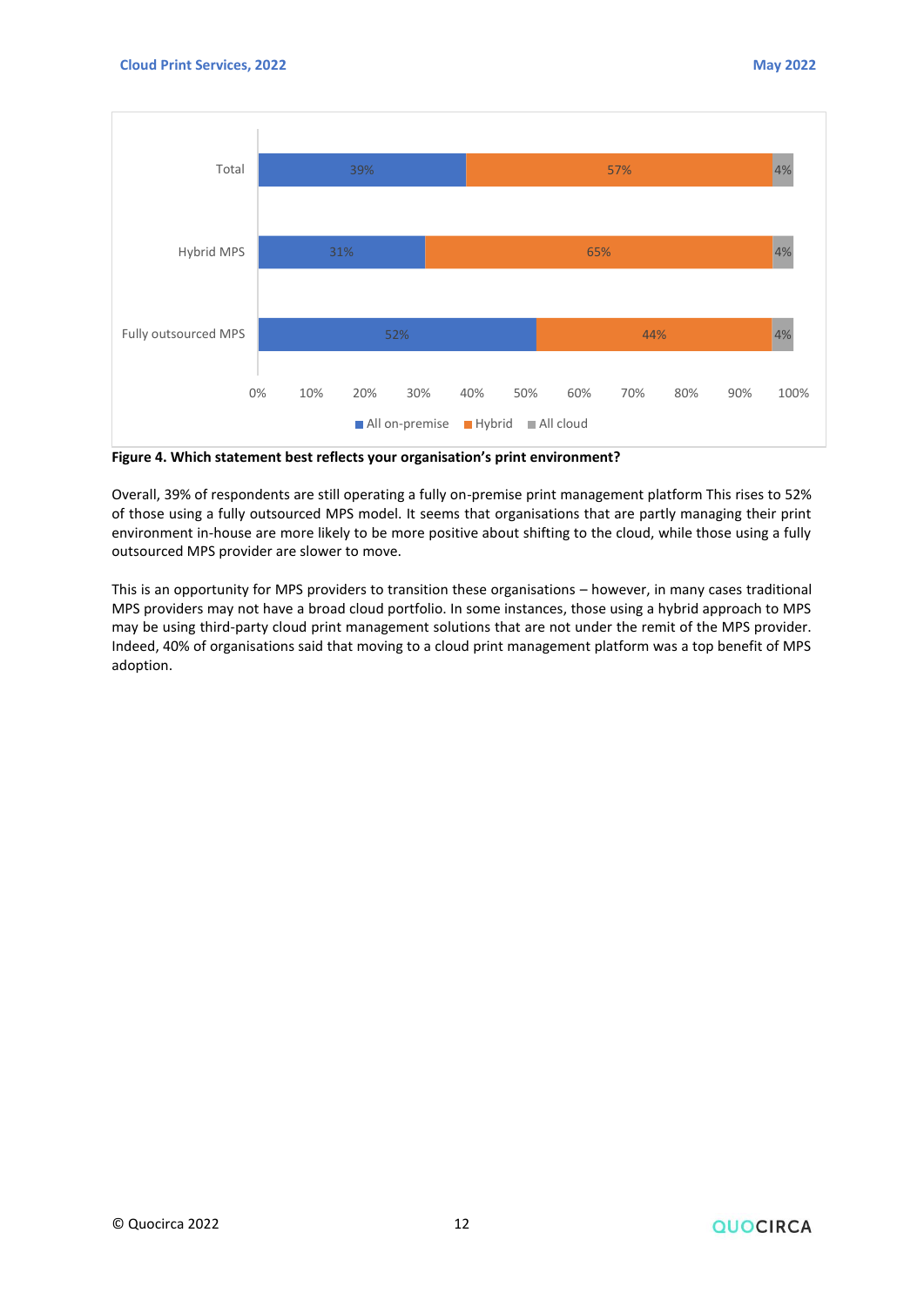

**Figure 5: Importance of MPS benefit (rated on a scale of 1 to 5 where 1 is not important and 5 very important)**

Organisations using MPS are looking for providers that can support their transition to the cloud. Of respondents, 40% indicated that it was a key driver for MPS adoption, with its overall importance score reaching 4.02 out of 5 from respondents (Figure 5).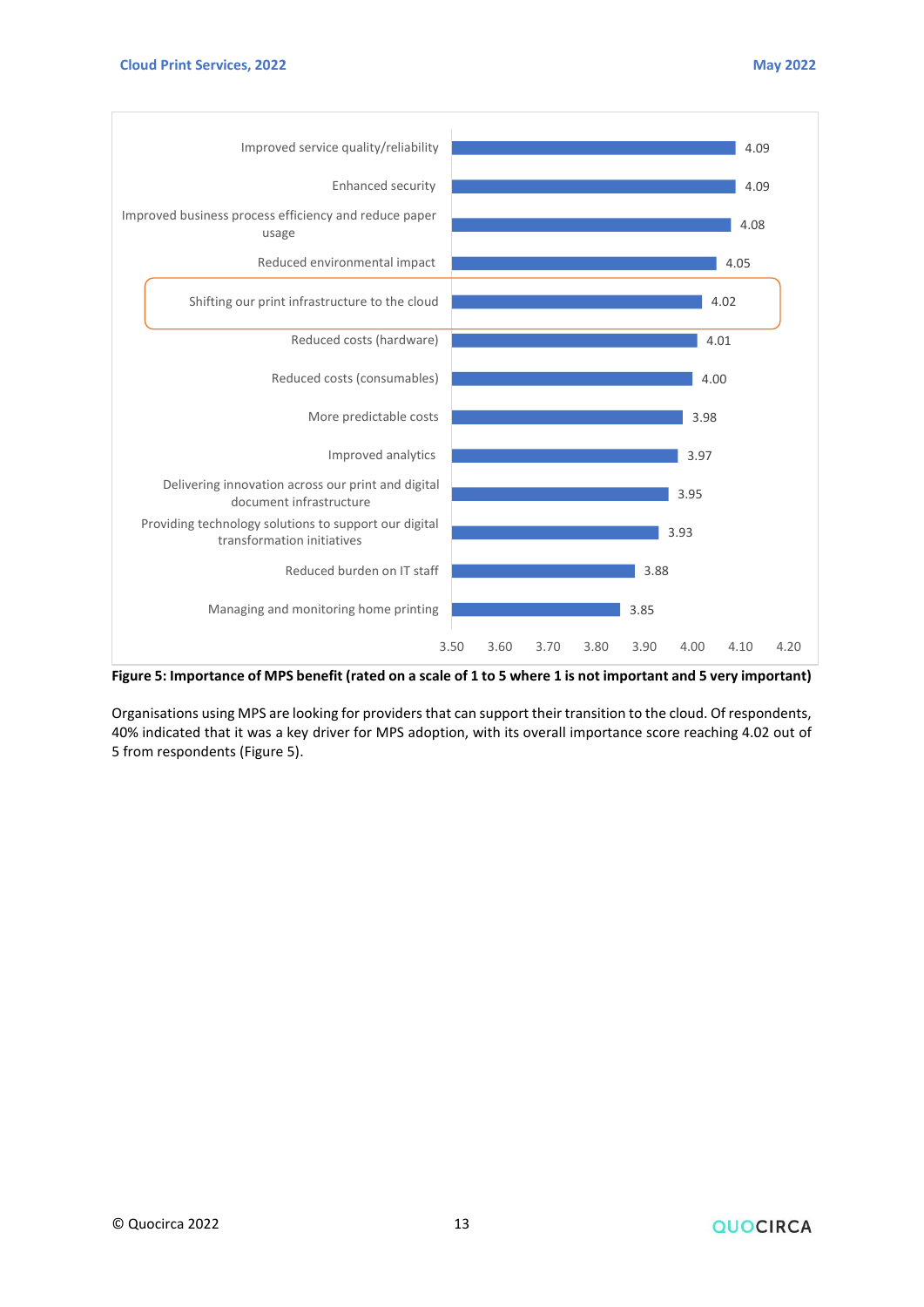In terms of expectations from MPS providers, 38% overall stated that they would be more likely to select a provider that offered cloud print services, which puts cloud print services in second place after workplace services (Figure 6). US respondents were most likely to prioritise cloud print services as an additional service (54%), compared to less than one-third of respondents in the UK and Germany.



**Figure 6. What additional services would be more likely to make you select an MPS provider? (Top 7 shown)**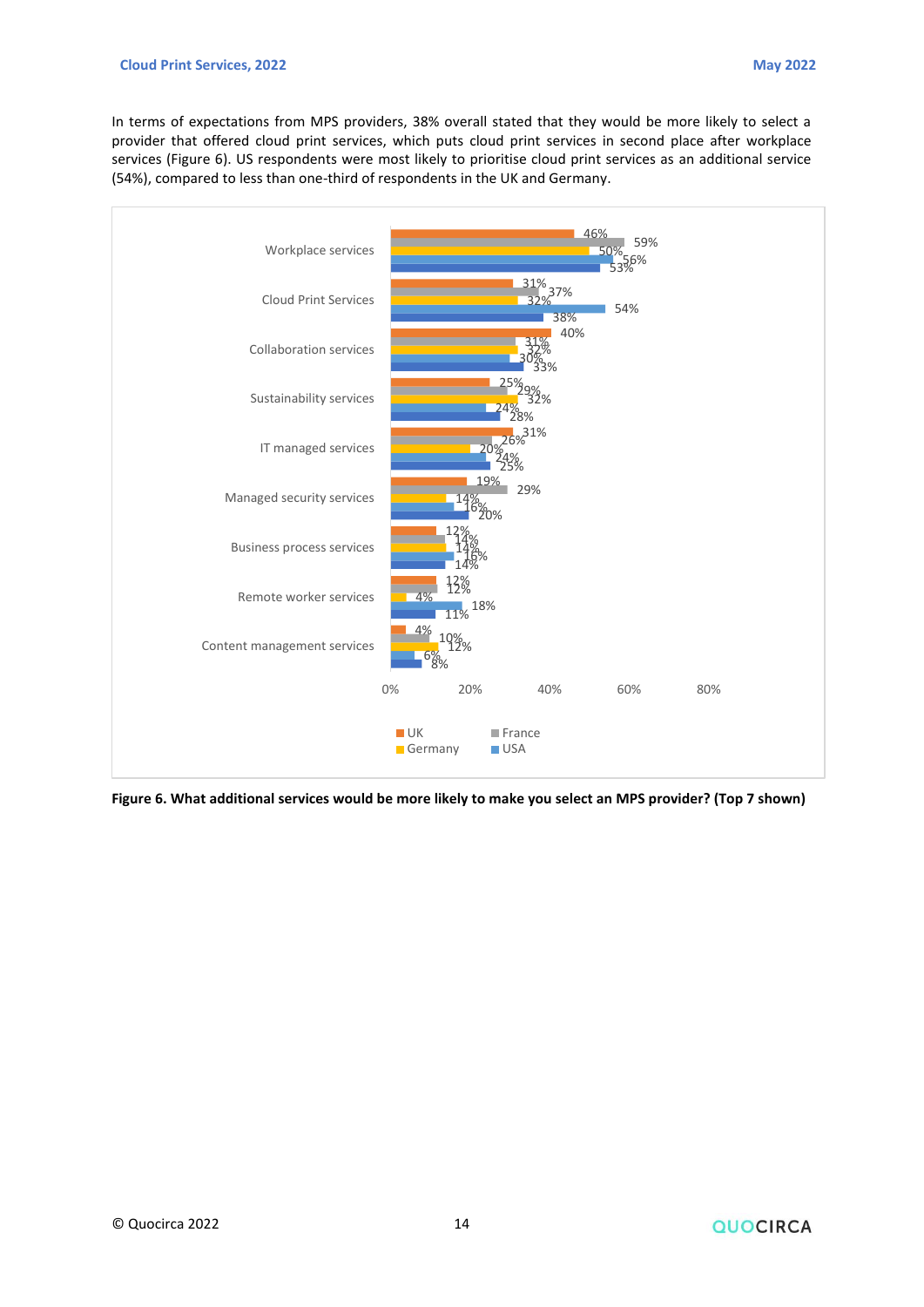# <span id="page-14-0"></span>Cloud security

Increased use of the cloud across all business sizes creates the need for robust security measures to protect users and keep data and business operations safe from cyberattacks. The public cloud, while removing the need for organisations to manage the underlying hardware, also takes away some ability to manage security. However, this does not eliminate the responsibilities of the user around security for the total environment.

Public cloud environments have proven to be secure at a base level. However, security breaches have happened due to poor application or service implementation by users.

#### Cloud printing considered more secure than on-premise

Overall, Quocirca's research shows that there is a stronger perception around how much more secure the cloud is than on-premise platforms for print management. Of survey respondents, 87% considered the cloud to be 'a lot more secure' (52%) or 'somewhat more secure' (35%) than an on-premise platform. No respondents felt that a cloud platform would be 'a lot less secure' than an on-premise one, with only 3% perceiving it as 'somewhat less secure' (Figure 7).

Large public cloud operators not only can afford to attract the best security experts as employees, but also know that they must keep them current as to what sort of threats they will be dealing with. Although a security breach within a single-tenanted environment may be catastrophic to a single company, such a breach in a multitenanted environment could bring the provider to its knees: it is imperative that the provider maintains suitable levels of security, at both the technical and physical levels, around as much of its platform as possible.



**Figure 7. Do you consider using a cloud print service provider more or less secure than an on-premise print environment?**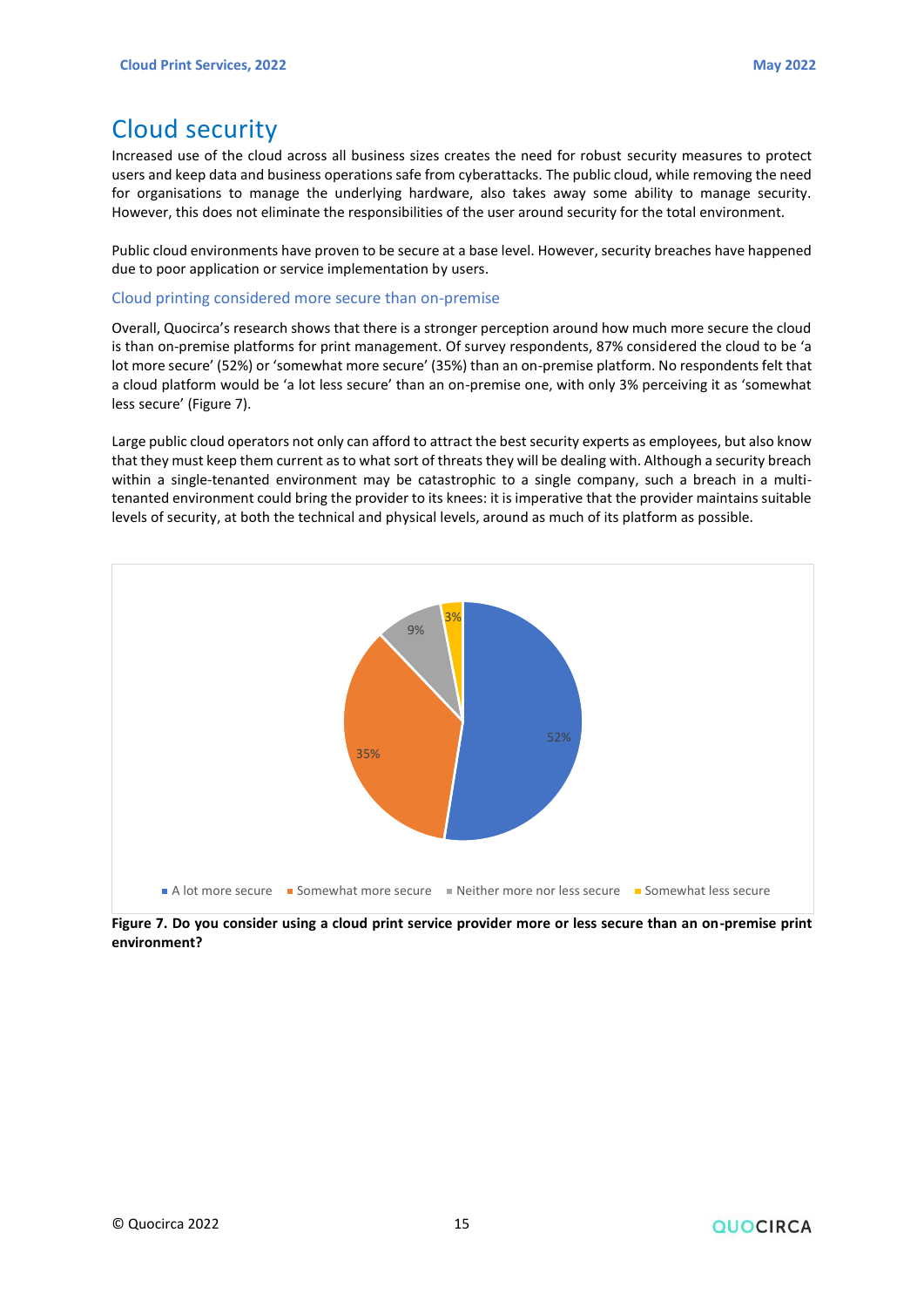#### MPS and zero trust

'Zero trust' is a security model that states that nothing across an IT platform should be trusted implicitly – every device, network connection, user, application/service, data source, etc., needs to be regarded as a possible source of malicious activity, and security must be applied accordingly. In Quocirca's research, 81% of respondents stated that they understood that zero trust was a security model, as opposed to a single product or set of solutions. Already, 49% of respondents have stated that zero trust is 'critically important' to their organisation's security posture, with a further 42% stating that it is 'very important'; 42% had already implemented a zero trust approach, with a further 14% in a pilot or proof-of-concept stage and 28% at the early evaluation stage.

Organisations perceive a need for a different approach to security from the historical 'walled garden' (securing the perimeter) or 'onion skin' (layers of security) models. Adoption of the cloud means large areas of the underlying hardware and operating systems are outside of the organisation's security control, while greater decentralised working means much activity is occurring across home and public networks with essentially insecure devices.

Those that use an MPS provider are looking for help from the provider around zero trust. Overall, 74% of respondents saw provision of zero trust services from an MPS provider as 'very important' (31%) or 'fairly important' (43%) (Figure 8). The financial sector is the most focused on this, with 49% seeing it as 'very important'.



**Figure 8. How important is it that your MPS provider can provide services around zero trust security for your print infrastructure?**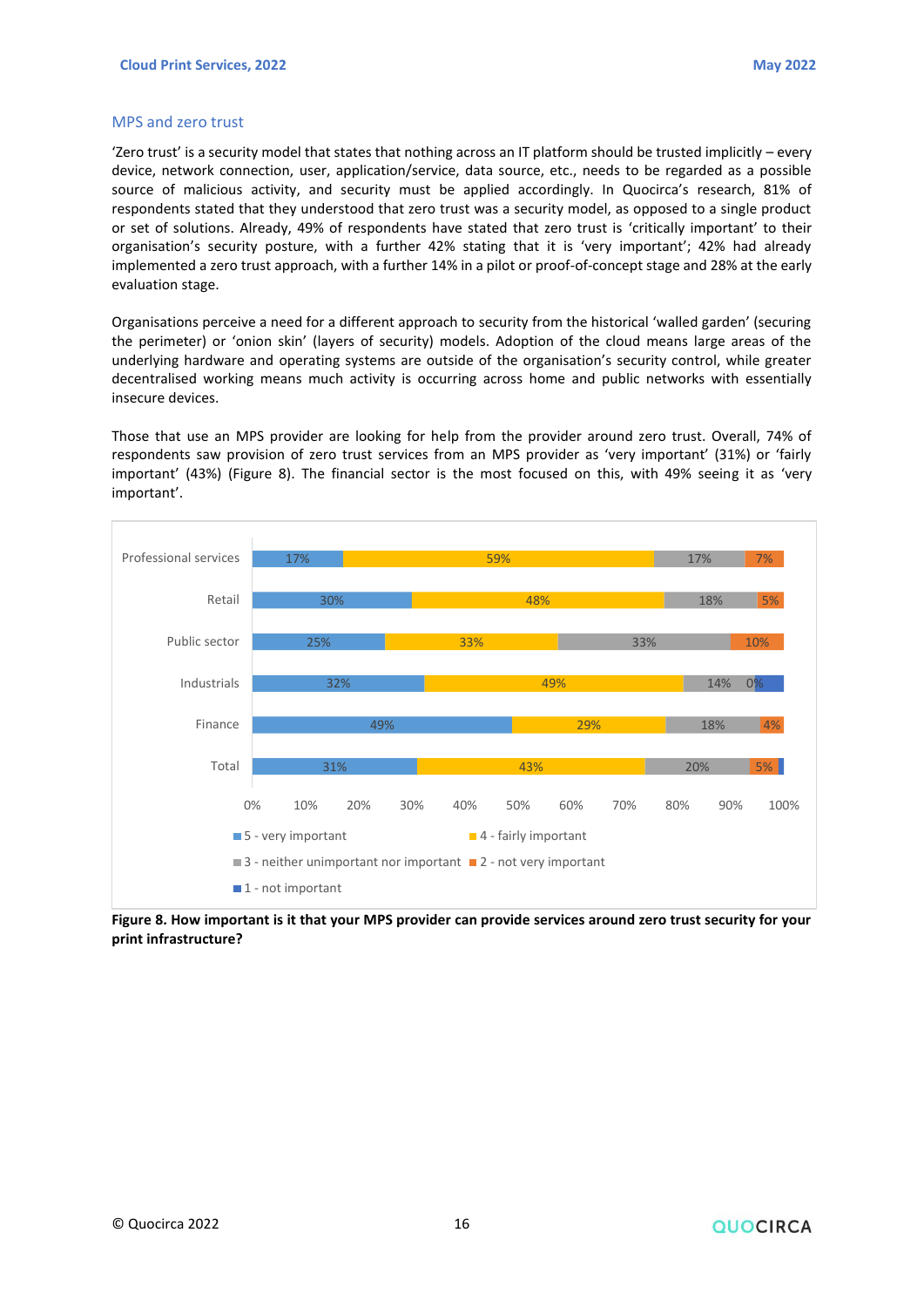#### Zero trust drivers

Overall, the biggest driver behind the adoption of zero trust security models is to protect sensitive data, with 38% of respondents citing this as one of their most important criteria. Securing cloud deployments comes second at 29%, with securing the complete digital attack surface third at 27% (Figure 9).



**Figure 9: What are the main reasons for deploying zero trust?**

Organisations are changing their whole approach to security. The focus is now moving towards a data-centric model. With cloud-based print management, this can be a strong message: the underlying platform is already perceived as and proven to be secure, and the ability to ensure that the print management system is continually updated against security threats is an improvement on on-premise implementations, which are often not updated as regularly as they should be.

Cloud-based print management systems can also interoperate with printer hardware far more effectively: areas such as printer drivers can be updated directly via the cloud, firmware can be modified to provide greater protections against device security threats, and devices that have been compromised can be airlocked from the platform until the problem can be automatically or manually remediated. Also, print jobs can be much better handled. Jobs can be routed to the best-possible device to ensure optimum levels of efficiency and effectiveness, encrypted to prevent man-in-the-middle attacks; and prevented from printing via insecure printers.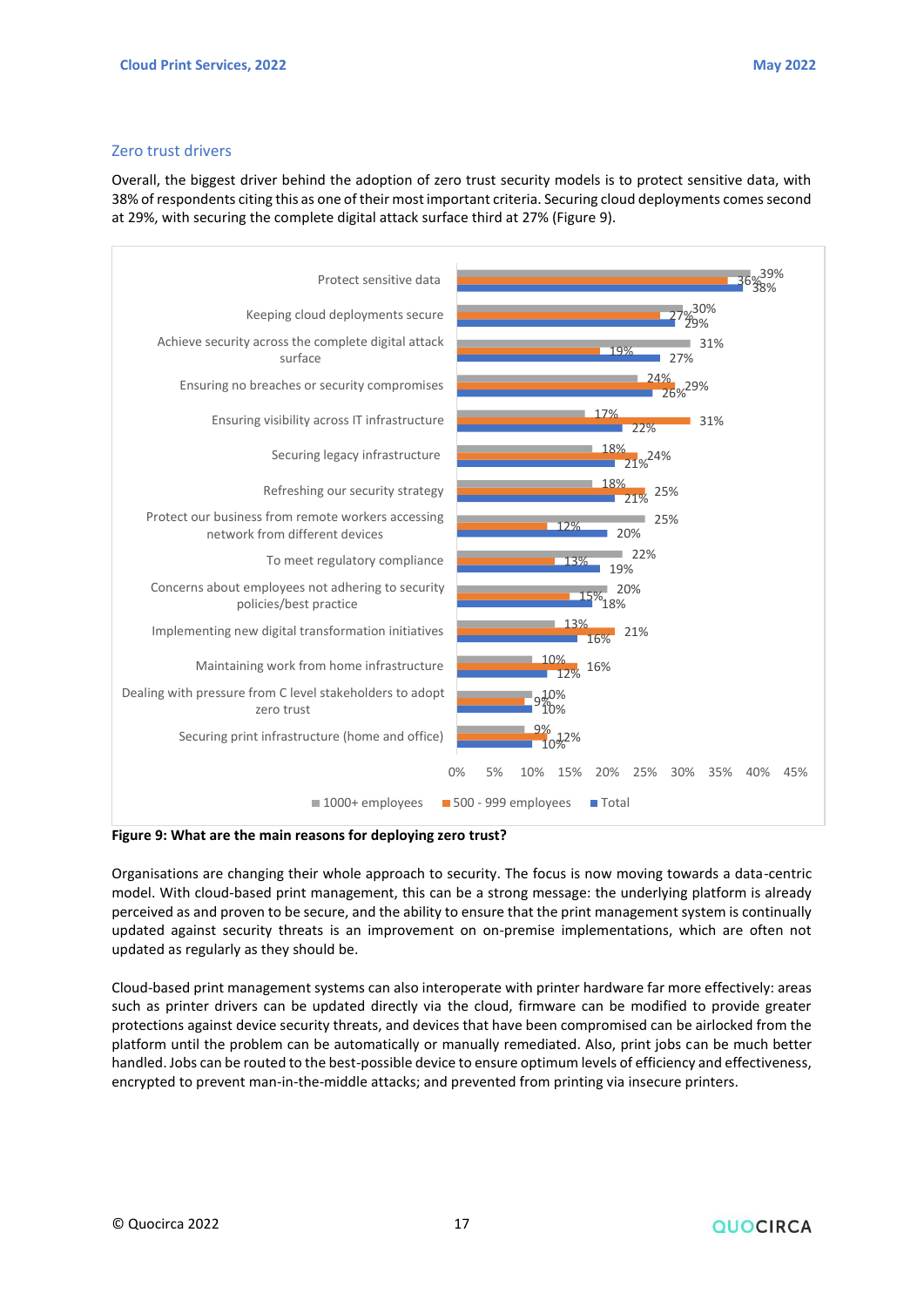### <span id="page-17-0"></span>Buyer recommendations

Although the cloud print services market is still evolving, movement to the cloud is unstoppable. An increasing number of print manufacturers are offering fully managed cloud print services, while independent software vendors (ISVs) are a good solution for organisations operating a mixed-fleet environment or not using a fully outsourced MPS.

Ensuring that a chosen solution fits in with an organisation's needs now and in the future is key. Solutions must not force an organisation into moving faster than it desires toward cloud deployment, and neither must they hold back any organisation that wants to move at speed into the cloud. A portfolio that offers private, public and hybrid models will enable organisations to transition as their on-premise and cloud needs adapt. For those already on their cloud journey, it will be crucial to choose a provider that will be able to keep pace.

- **Serverless or hybrid.** Smaller organisations with few workstations or printers may find a serverless model with no on-premise print servers a better approach to saving money on print server costs and overheads. It can also appeal to enterprises that are consolidating servers, looking to control print costs and lower the IT administrative burden. Organisations not looking to eliminate their print servers, or that have security concerns, may find a hybrid solution the better choice. With a hybrid solution, some aspects of key print jobs are still managed by hardware on-premise, with other aspects managed via the cloud, deployed under a single management platform; this allows ease of use for administrators, as well as consolidation and cost savings.
- **Multi-tenant platform.** Single tenant-hosted solutions are more expensive than multi-tenanted ones, but provide better overall control and nominally better security capabilities. However, they can create availability risks due to manual maintenance and update processes. Multi-tenant solutions are generally highly configurable and also include solid security managed by the service provider. Multi-tenancy can also help to keep costs down due to costs being shared across multiple individual tenants.
- **VPN requirements.** Some cloud printing solutions are hosted on a cloud server, but still require a virtual private network (VPN) tunnel into the network, which limits accessibility. This can add overheads in terms of the performance of the connection, cost of the VPN, and costs of installation and management of the VPN client on desktops and mobiles. It can also create an unnecessary security weakness: if the VPN is compromised, it will affect the whole on-premise network.
- **Document security**. The print platform should allow either compression and encryption of print jobs, or local handling of at least some part of the job, rather than sending all the data and metadata around print jobs to the cloud to be spooled. Most cloud-based platforms can keep print jobs on the local network behind the firewall, maintaining higher levels of overall information security. Any data sent between the client and the cloud should be encrypted to prevent the stream from being captured via a man-in-themiddle attack.
- **Identity access management and multi-factor authentication.** Evaluate the capabilities for pull printing, which allows print jobs to be released only to authenticated users, regardless of location. Cloud printing can enable users to release print jobs from any networked printer or MFP. Consider a cloud printing platform that enables users to authenticate at any device using smart card release, other forms of near field communication/Bluetooth, biometrics, or PIN printing. Identity management is becoming a much stronger focus for many providers, with integration into existing identity access management (IAM) systems on offer.
- **Zero trust support.** The print environment can no longer be viewed as a separate environment to the rest of the IT platform. As the attack surface offered by intelligent devices both in the home and at the office increases, such devices are being targeted as a means of accessing an organisation's network. Buyers must ensure that any chosen system fits with their organisation's security posture and existing security tools – not just for now, but also for the future. Quocirca recommends ensuring that any chosen solution adheres to the zero trust model.
- **Native driver support.** While a universal print driver (UPD) can offer simplicity, buyers should consider solutions that offer native driver support that can use the full functionality of the MFP. Efficiencies and cost savings can be made when the driver supports the full functions of the MFP, such as double-sided printing, multi-page up, collation, and multi-drawer support for different paper qualities/types. However,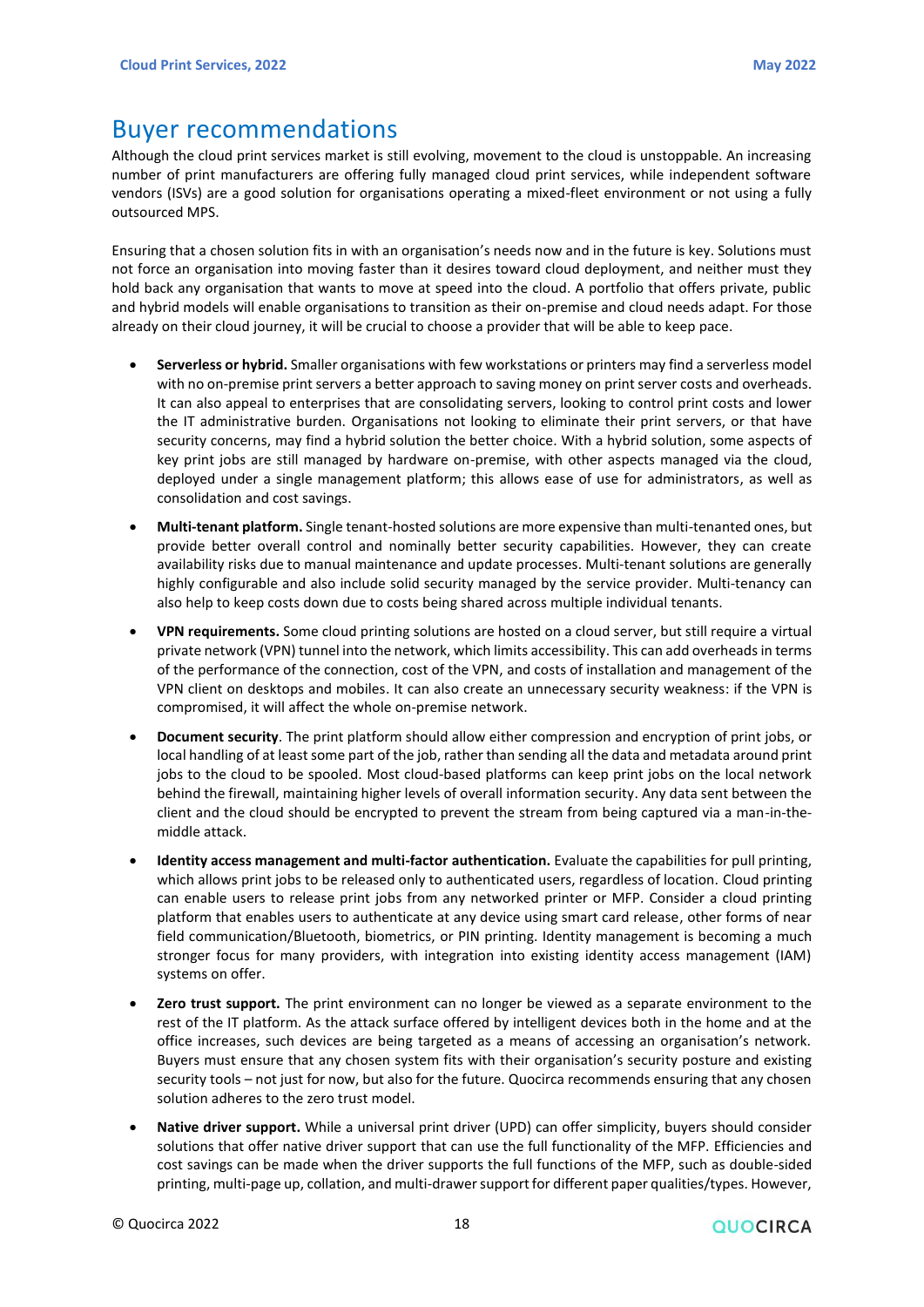many UPDs are improving rapidly and offer good support for the most-used functionalities. Quocirca expects that such improvements will continue, and UPDs will be updated regularly, particularly on multitenanted cloud MPS platforms.

• **Reporting and analytics.** Traditional print management solutions offer extensive reporting on printer utilisation, device performance, consumables usage (toner, paper), and service information. In a serverless environment, this reporting may be limited. Quocirca is seeing this change, however, as cloud printing platforms mature and more data is drawn from print devices to be analysed and reported on. The increasing demand for home printers to be included as part of an organisation's overall IoT environment means print devices must be able to participate directly, but also remain affordable for organisations to offer to employees working from home or for on-premise home IoT 'hubs'. These hubs can act as a means of collecting and dealing with data needs such as edge devices. However, it may be possible to do this using PC-based software – it will be up to print OEMs and the channel to furnish such software as part of their offerings.

### <span id="page-18-0"></span>Supplier recommendations

Quocirca's research shows that cloud usage continues to increase. Although there are new players in the print market that are 100% cloud-based, a full shift toward a cloud-only model for those offering mature onpremise services is still not advisable: while it can play well for providers whose customer base is predominantly small and medium-sized organisations or 'born in the cloud' companies, not all organisations are moving to the cloud at the same speed. A mixed capability of an equally functional cloud and on-premise solutions will allow customers to move along the cloud journey at their own pace – with the channel's help. Building that equally functional cloud environment may take time, however: maintaining a more functional on-premise offering while this happens will help ensure that customers will stick with your company.

Alongside the technical issues around moving to an equally functional cloud service, many within the channel remain unprepared to move to cloud. The move from upfront capital and licensing fees, plus ongoing maintenance, to subscriptions, has not been easy, with some parts of the channel preferring to stick with what they know rather than make such a move. Others have struggled to define what type of cloud model best suits them, with some early movers deciding to go for a dedicated cloud, only to find that this means they incur heavy ongoing management costs that are difficult to pass on to the customer. These providers have found that dedicated clouds are more expensive and less flexible than multi-tenanted, public cloud environments, and many have had to move away from their dedicated platforms, incurring additional costs and effort.

Print manufacturers have a critical role to play in helping the channel overcome these challenges. Any supplier of cloud-based print services and solutions should consider the following:

- **Educate the customer.** The cloud is undoubtedly a major part of most organisations' strategies now. However, the print environment has been slower than other areas of the IT infrastructure in its move to the cloud. Nevertheless, recent Quocirca research shows that the speed of both the print channel and its customers in moving to the cloud for MPS services has accelerated strongly. To build on this momentum, customers still need educating on why a move to cloud-based MPS makes sense – arguments around availability, more manageable costs, and better updating of available functionality should be used as preliminary discussion points with any customer (or prospect) still wary of such a move. While many businesses may be familiar with the benefits of MPS, the market for cloud print services and solutions is broad and diverse. The growing acceptance of the cloud – be it IaaS, SaaS or PaaS – will enable providers to build propositions that can support existing cloud strategies.
- **Address the multi-cloud needs of businesses.** Although the ultimate goal around cloud usage may be a hybrid or single cloud model, the current reality for the majority of enterprises is a multi-cloud model. Those selling cloud-based print management solutions must recognise that each variant of the cloud offers its own advantages and obstacles to adoption. Any cloud print infrastructure proposition must address the varying needs of businesses as their cloud journey progresses.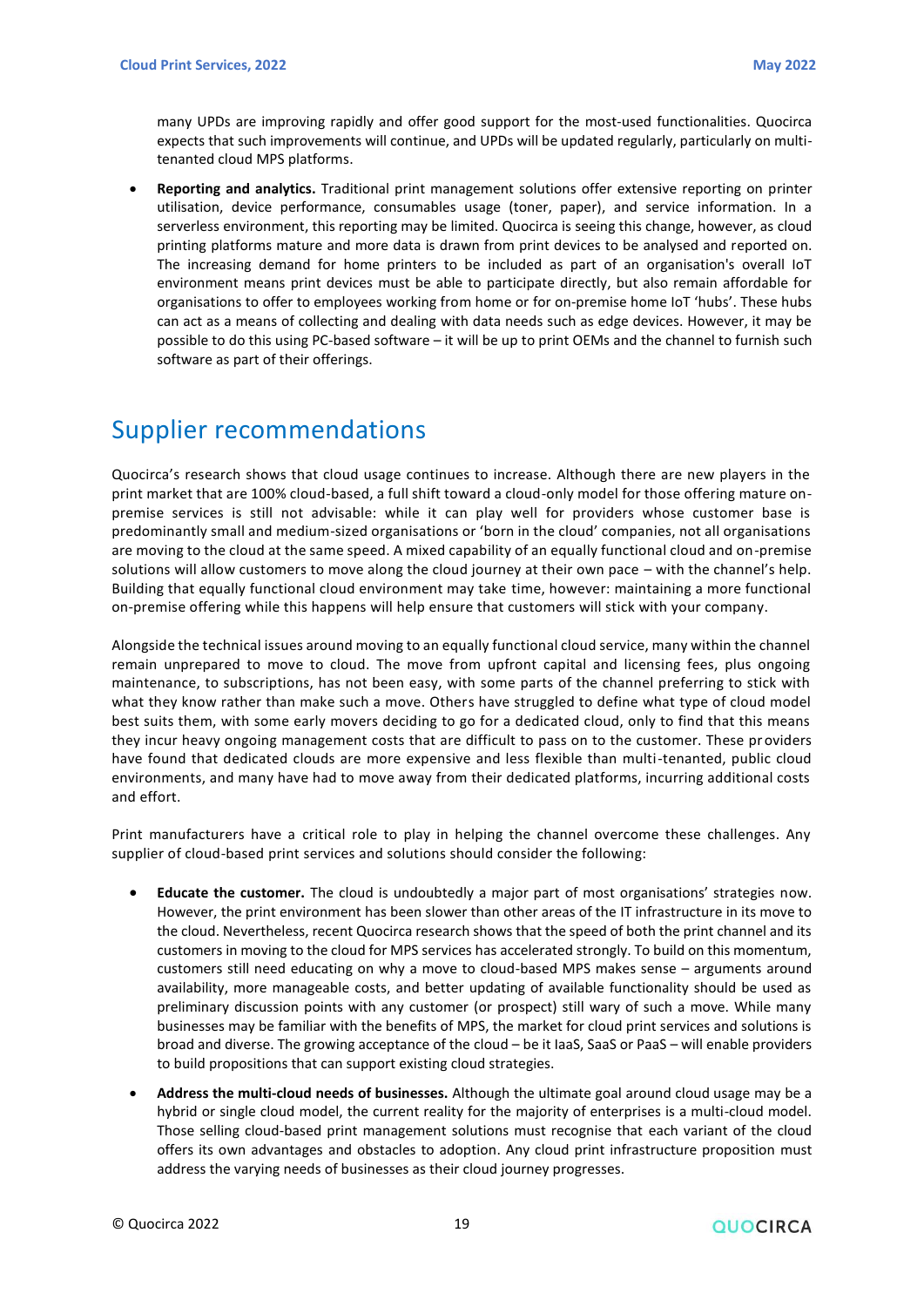- **Ensure security is adequately addressed.** Vague statements around security performance will no longer satisfy buyers, who are now more security-aware than ever, as a more decentralised work environment has focused on acute security concerns. Look to zero trust models to develop and message solutions across your portfolio.
- **Look to integrate with existing security platforms**. Identity access management (IAM) and security information and event management (SIEM) systems are widespread in the market and offer mature solutions. For this reason, Quocirca advises that those in the print market do not aim to provide their own solutions in this area. Instead, the channel should look to integrate into systems that are already strong in the enterprise environment, such as Okta and Ping Identity. At a minimum, multi-factor authentication (MFA) systems should be implemented, preferably using mobile device-based apps.
- **Continue the shift from a traditional to a consultative mind-set.** Providing guidance on how to leverage different types of cloud services and technology is critical. Moving from where a customer is currently to where they need to be in the future will require a lot more discussion and planning. The future of the channel is no longer a 'sell it and forget' model that depends on the customer to automatically renew maintenance annually, but one that works with the customer to uncover extra areas where more value add can be built in over time – and so extra revenue accrues to the provider. This requires a shift in mindset from selling products to offering solution-based services, as well as the subscription model that comes with this.
- **Enhance trusted partner status to deliver differentiated value services.** Cloud print service providers have a significant opportunity to provide other value-added services and solutions to support a customer's digital transformation journey. Workplace services, particularly in the areas of collaboration, videoconferencing, managed desktops and workflow, can be low-hanging fruit in which good margins can be made. Other areas, such as managed security and other larger IT services, are also possible. Service providers can generate greater profitability by offering additional managed services that deepen customer engagement. Managed services can also increase the share of business that comes from recurring revenue, delivering healthier margins and revenue growth over time. Such services do not need to be home grown by the channel partner: the advantage of the cloud is that it allows cloud-based service providers to share and consume each other's functionality easily.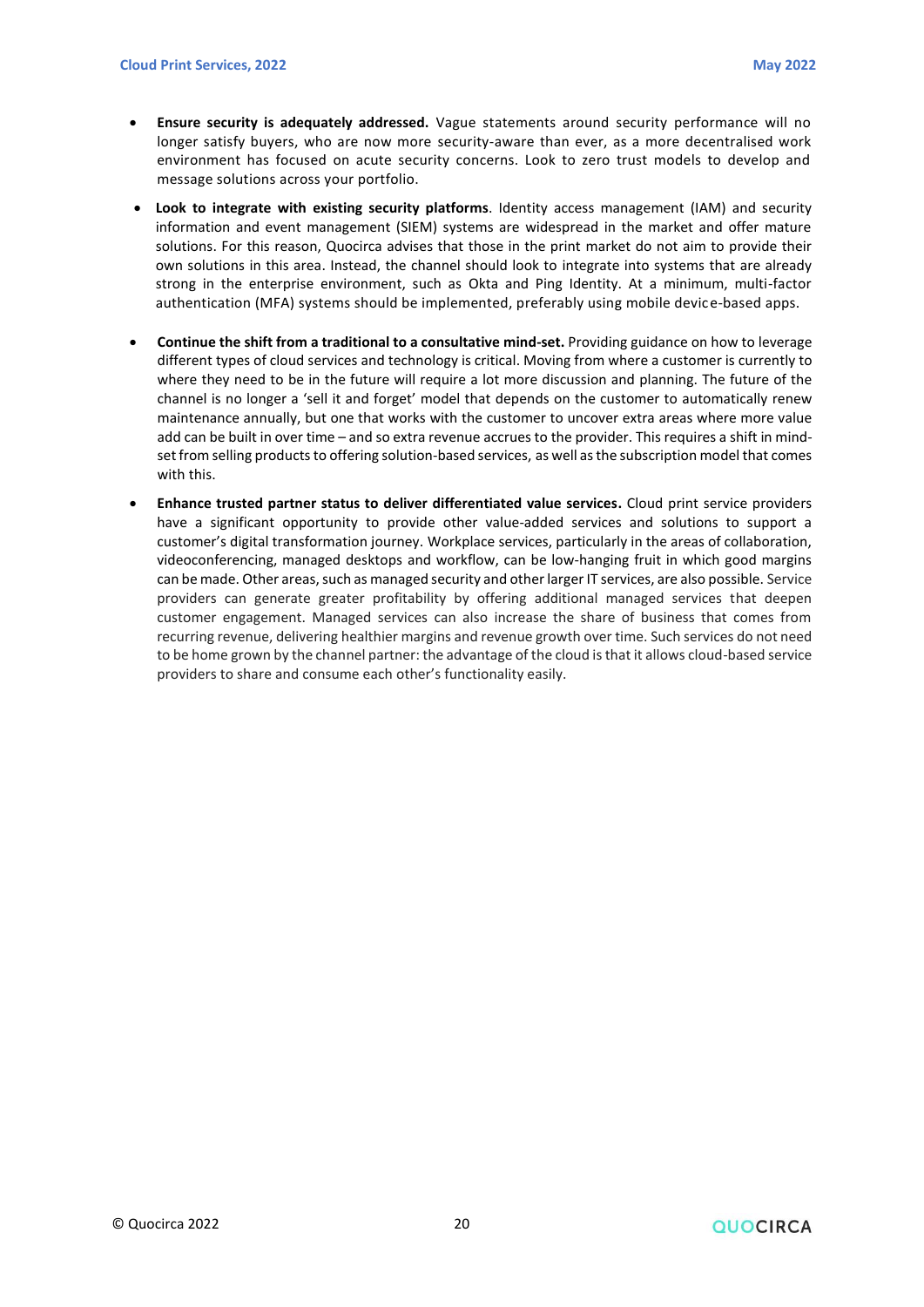### <span id="page-20-0"></span>Vendor landscape – Cloud MPS vendors

Quocirca has created a vendor landscape for the cloud print services market that includes the major MPS providers offering cloud-based services. For inclusion, each vendor must have a mature managed print services (MPS) offering that it has extended to the cloud environment. Quocirca excluded vendors that did not have a mature cloud-based print services offering, as well as those only offering simple cloud print and capture software solutions. Independent software vendors (ISVs) have not been included in this vendor landscape.

This evaluation of the cloud print services market is intended as a starting point only. Please note that Quocirca's scoring is based on an unweighted model, and prospective buyers should use this as guidance alongside the more detailed vendor profiles to assess suppliers based on their specific requirements. Quocirca has based this landscape on vendors' completeness of offerings and strategies across the following key areas:

- **Overall cloud strategy and vision** the comprehensiveness of the vendor's MPS strategy, the quality of its overall value proposition and its future roadmap.
- **Maturity of offerings**  how long the vendor has been active in the market and how developed its offerings are.
- Geographic reach A vendor's geographical reach, either via direct engagement or through partners or channels.
- **Breadth and depth of service offering**  provisioning, deployment and implementation of cloud-based print services, as well as support for hybrid cloud models.
- **Multivendor support**  support for a mixed-fleet environment.
- **Digital workflow automation** adjacent cloud-based services to optimise print and digital workflow automation.
- **Cloud security and zero trust** approach to zero trust and cloud security models.
- **Analytics and reporting** the breadth and depth of capabilities to provide analytics and reporting.
- **Channel tools**  flexible cloud platforms to support channel partners.

Figure 10 represents Quocirca's view of the competitive landscape for printer and copier vendors that deliver enterprise MPS.

- **Market leaders**  vendors that lead the market in both strategic vision and depth of service offering. Leaders have made significant investments in their service portfolio and infrastructure, and are supported by strong delivery capabilities.
- **Major players** vendors that have established and proven offerings supported by demonstrable customer success.
- **Contenders**  vendors with service offerings that are currently being aligned on a global or European basis. Contenders are typically investing in resources, infrastructure and partnerships to expand their market coverage.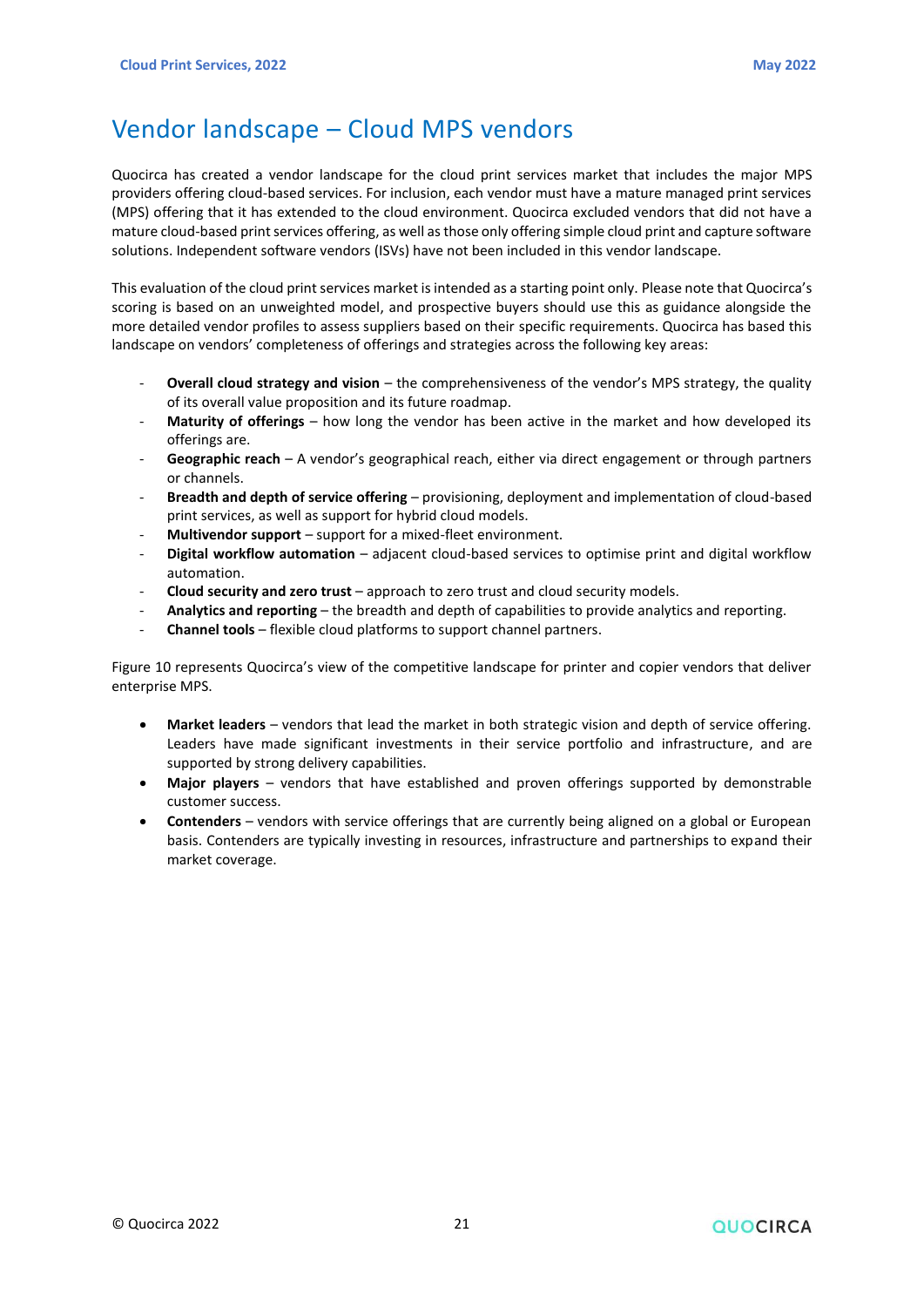

sources to determine the suitability of any vendor product or service.

**Figure 10: Quocirca Cloud Print Services Landscape, 2022**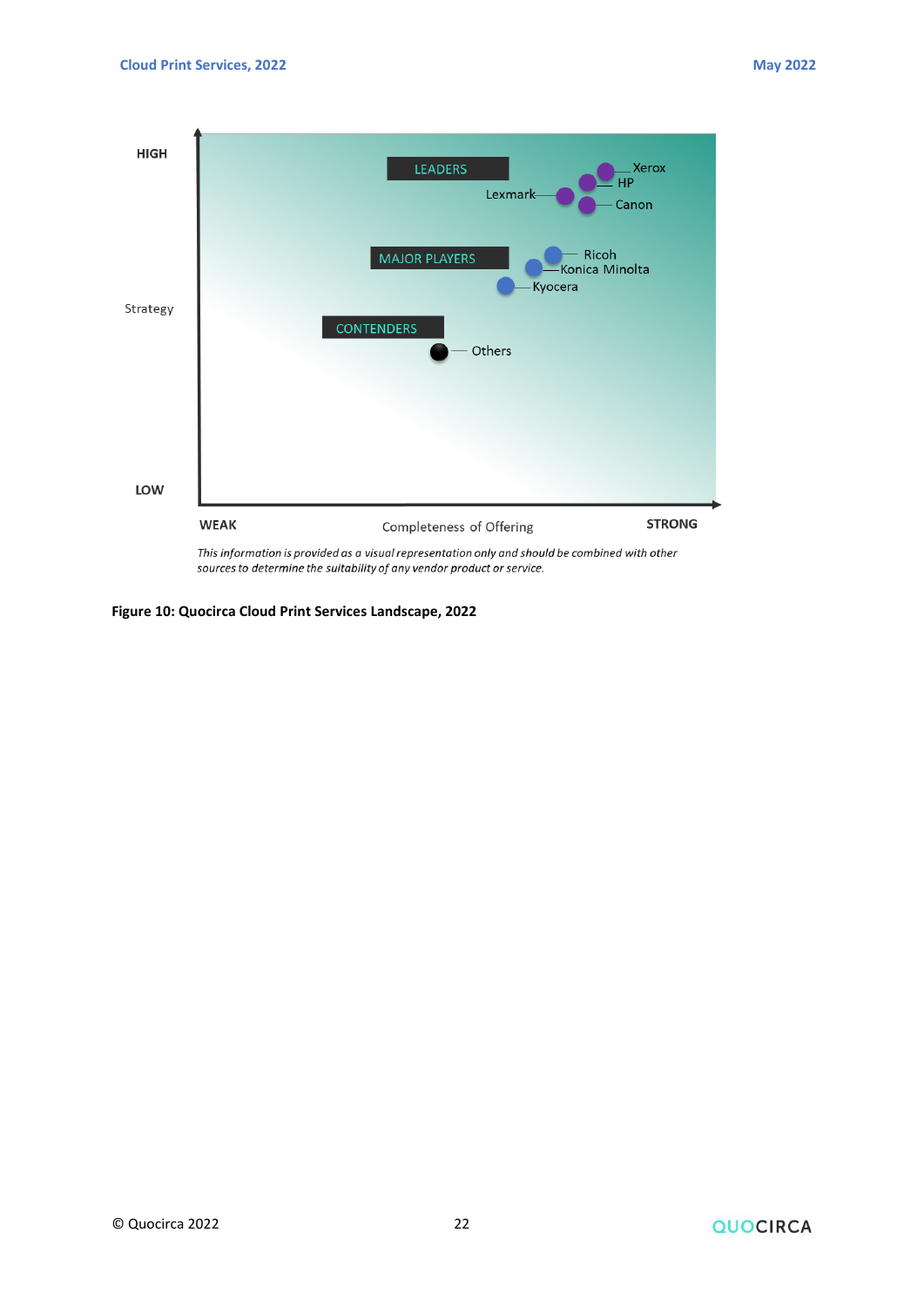# <span id="page-22-0"></span>Vendor Profile: Xerox

#### Quocirca opinion

Xerox has a broad range of cloud-based device management, print management and productivity tools, and solutions that can be delivered on-premise, in a private cloud, or via a Xerox-native cloud application. Its portfolio includes Xerox Device Manager, Xerox Device Agent, Workplace Cloud Fleet Management Solution, Fleet Management Portal, Xerox Services Portal, Support Assistant, and CareAR. Secure cloud print management solutions include Workplace Suite, Workplace Cloud, Virtual Print Management, Workplace Cloud Print Tracker, Digital Hub and Cloud Print, and third-party solutions. Cloud productivity solutions include Workflow Central, Apps, DocuShare, Capture and Content Services, and Campaigns on Demand. Xerox also provides cloud-enabled MPS advanced analytics.

#### **Cloud-first development path**

Xerox believes underlying cloud infrastructure is an essential enabler to future solutions for the increasingly distributed workforce. Rather than simply moving an on-premise server application to an Azure, AWS, or Google private cloud, Xerox is on a cloud-first development path. By architecting its solutions to be multi-tenant, native cloud applications, it provides customers with a true SaaS, 'IT touchless' solution. In addition to the multi-tenant cloud deployment option, Xerox can support clients' private cloud implementations.

Its cloud-first development path strategy allowed Xerox to pivot very quickly to support homeworkers early in the COVID-19 pandemic. Cloud-native applications are ideal for the distributed workforce because they have low to no footprint (no VPN), can be sold in a true SaaS commercial model – customers pay for only what they use, are scalable to enable organisations to grow and expand, are IT touchless – there are no software upgrades or security patches to manage, enable zero trust security, and deliver globally consistent reporting and analytics.

#### **Cloud-native MPS**

Xerox has long been on the path to enable agile, digital services for enterprise and SMB clients beyond traditional print management capabilities. It further expanded its offer in 2020 to support customers in designing and maintaining a high-performing workplace no matter the location of that workplace (corporate office, home/remote office, or a combination of both).

Xerox's cloud technologies support a changing workforce and digital transformation with flexible and scalable services that adapt to unexpected and future workforce requirements. Cloud device management optimises the IT infrastructure with low or no on-premise footprint and simplified IT staff effort. Cloud print management better supports mobile and home workers while also simplifying IT requirements. Cloud productivity solutions such as Workflow Central enable workers to tap into ConnectKey technology from anywhere, with any device.

Xerox MPS supports client zero trust initiatives by providing end-to-end security and connectivity in the cloud. The company is also looking to invest in tighter SIEM integrations and refine federated cloud service integrations such as Oauth2, SAML, OpenID. Additionally, it is researching options and integrations across continuous diagnostics and mitigation (CDM), extended detection and response (XDM), content disarm and reconstruction (CDR) and threat intelligence.

#### **Analytics**

Xerox has created a new dashboard for overall reporting. The MPS Advanced Analytics dashboard is a stepchange in its analytics toolset strategy. It provides clients with self-serve, always-on insight into the global printer fleet, users/documents, and security via a single pane of glass. Architected on Microsoft BI, the web-based tool is organised into logical modules aligned with the functional interests of client user roles, such as IT operations manager, security director, sustainability manager and contract manager. By consolidating information into one cloud-hosted dashboard, Xerox is providing even greater insight and value to customers**.**

#### Cloud services and solutions portfolio

#### **Xerox Smart Fleet Management**

Xerox's device/supplies management service is built upon a single, global, cloud-native platform, enabling faster implementation that results in quicker benefits, such as cost reductions and increased productivity. This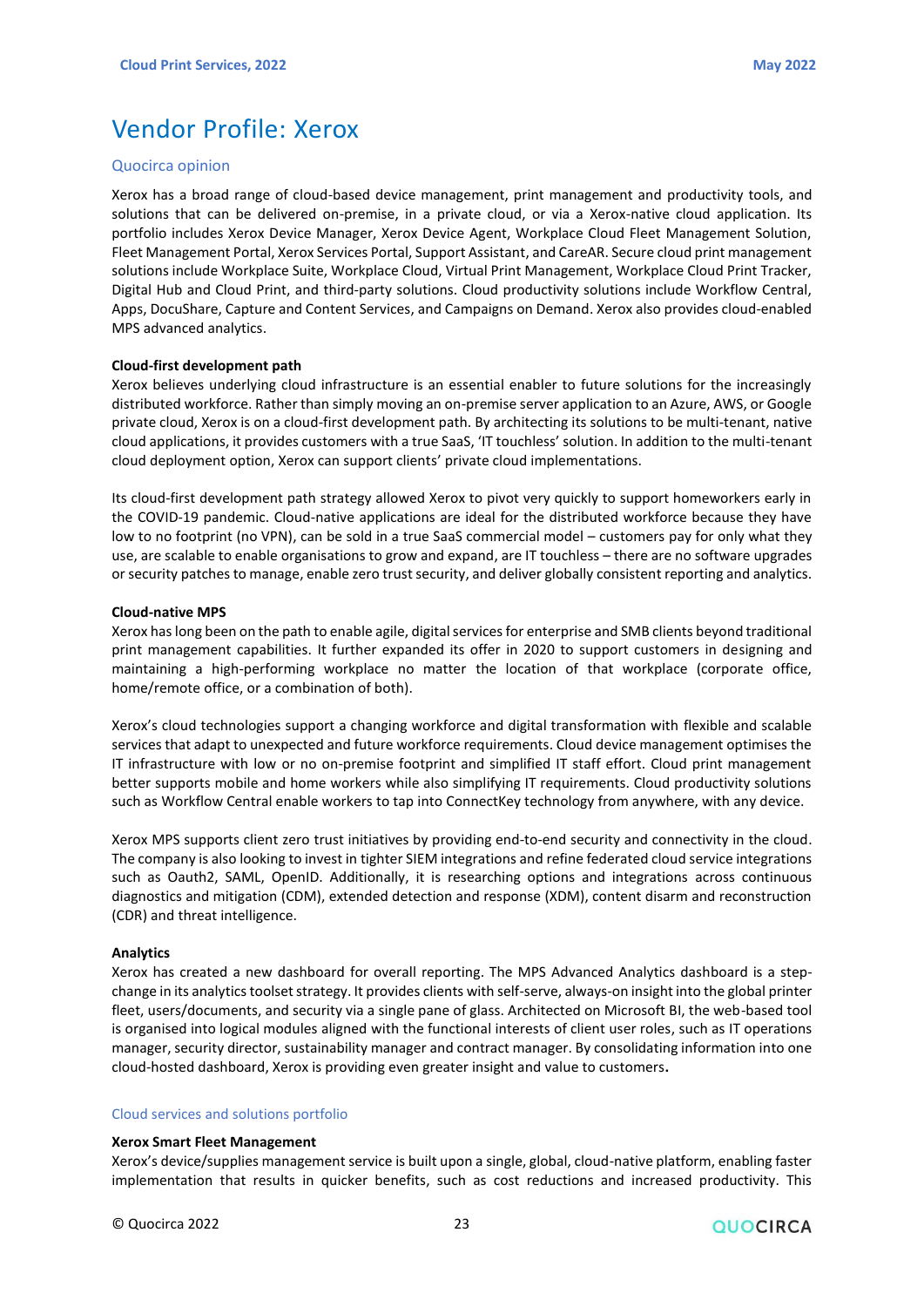automated, proactive management service automatically discovers networked printers (both Xerox and non-Xerox) and provides monitoring, management and security policy compliance services supported by a full range of reporting and analytics tools.

#### **Smart Cloud Fleet Management**

Cloud fleet management is enabled by a combination of Xerox Services Manager (XSM), which provides the globally hosted multi-tenant, cloud-based asset database at the hub of the Xerox MPS technology platform, and device management tools – Xerox Device Manager (XDM), Xerox Device Agent (XDA), Xerox Device Direct (XDD), and Xerox Workplace Cloud Fleet Management Solution (WCFM).

- **Xerox Services Manager** XSM is an intelligent, global cloud incident management hub that supports the full chain of custody of an activity, from inception to closure. XSM provides a sole source of record for all device events (such as consumable requests and fault alerts) as captured by its device management tools or other event-logging systems, such as the Xerox Services Portal, Fleet Management Portal, and the Xerox Service Desk. XSM also manages device meter readings and can be easily connected to third-party help desks through Xerox's Help Desk Integration Connector Tool. XSM uses artificial intelligence to automate, predict and proactively provide device maintenance, and determine when new supplies are needed. Using standardised global methodologies, more than 80% of incidents are managed proactively.
- **Xerox Device Manager** XDM can be installed on-premise or hosted in the customer's private cloud. It is predominantly used in enterprise environments, while XDA (a lighter version of XDM) and WCFM (hosted in a multi-tenant cloud) are often used in SMBs. XDD technology (included with Xerox devices) is particularly useful for remote locations, including home workers.

#### **Xerox Workplace Cloud Print Tracker**

Xerox Workplace Cloud Print Tracker extends print monitoring into the home office, helping organisations strengthen security and monitor print costs remotely. Jobs sent using a company laptop can be centrally tracked with cloud service analytics tools, which shows what is being printed in the home as well as the office.

Key features include:

- Easy set-up with exceptionally low IT overhead
- Reporting and analytics
- Cost recovery enablement for prints related to project codes or for simple reimbursement
- The ability to (remotely) define cost-saving default print settings

#### **Xerox Workplace Cloud/Xerox Workplace Suite**

Xerox Workplace Cloud delivers authentication, print management, cost control and mobility workflows. As a true cloud-architected platform, it is ideal for clients that want to reduce local network infrastructure or manage printers across multiple locations and networks. For clients with unique data control needs that prefer a more traditional solution delivery model, Xerox Workplace Suite can be privately hosted and features similar print management and mobility features to those of Workplace Cloud.

Xerox Workplace Cloud provides traditional print management capabilities, such as pull-printing, card and PIN release, accounting, printing from mobile devices, print rules and reporting, content monitoring, and security. Next-generation features include touchless workflows, analytics, network-sensing print path optimisation and location-independent print tracking. Workplace Cloud also integrates with Microsoft Universal Print to provide added functionality.

A Xerox Workplace Cloud account also enables IT teams to authorise, control and track business-related data printed on registered home printers. When working between home and the office, Workplace Cloud allows users to send jobs from home, and securely release them at the office at their next planned trip, or as the need arises. Alternatively, users can send jobs from home directly to an office printer, where office-based workers can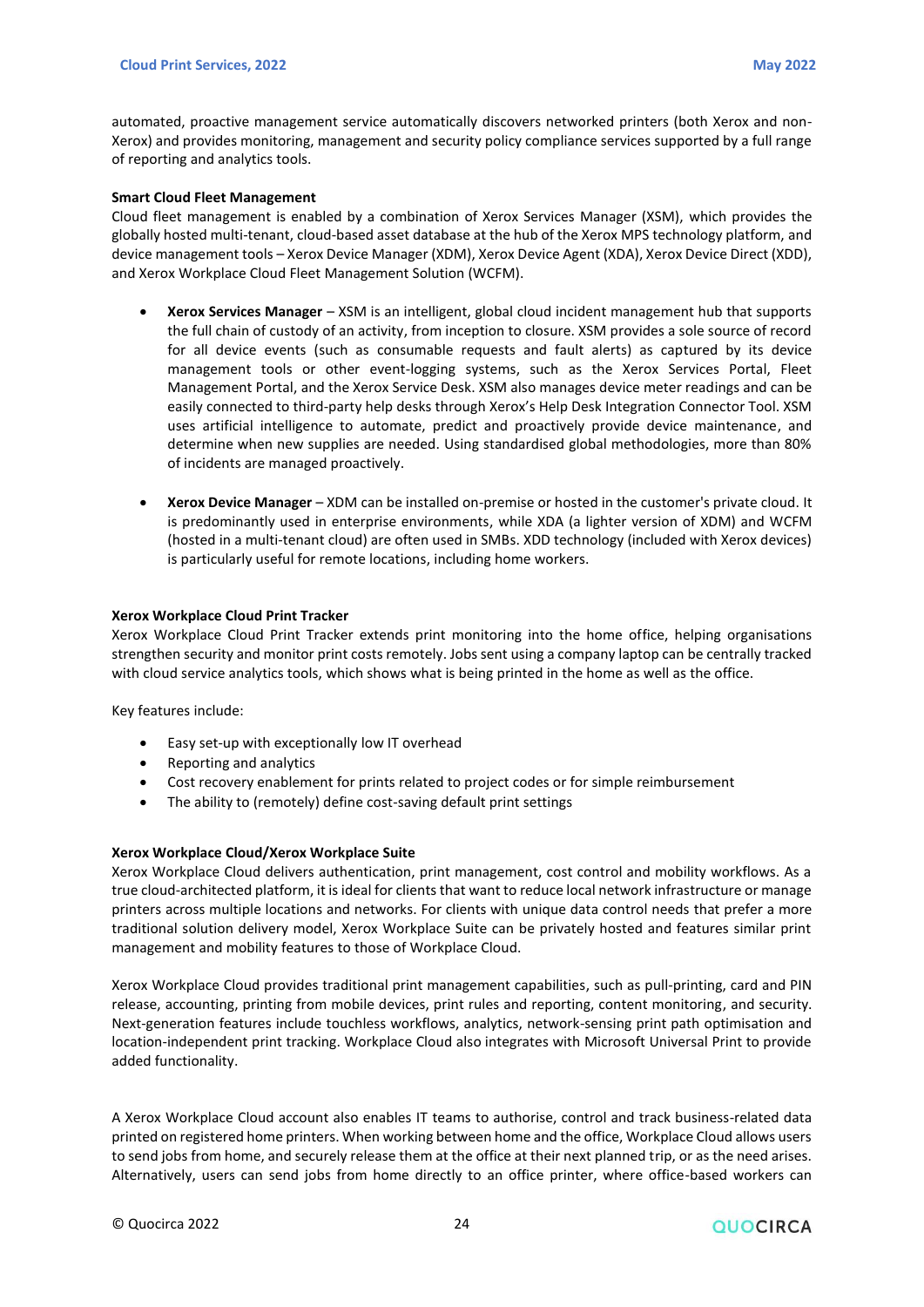perform central batch tasks such as sending out content for postal delivery or important paper-based dispatches. A new delegate mode allows users to delegate central office workers to release secure jobs when they are needed. New content security features ensure policies are followed by monitoring and flagging documents with words or terms that are tagged as sensitive.

#### **Virtual Print**

Virtual Print adds new capabilities to the Xerox Workplace Cloud technology: including infrastructure cost assessment which enables customers to understand current print management infrastructure cost and create business cases for internal stakeholders; and premium post-sale support to relieve IT of the burden of print infrastructure management. Serviced by the Xerox Virtual Print Operations Center, customers have access to support expertise to ensure the availability of the Xerox cloud infrastructure, end-user support and ongoing day to day service management.

#### **Xerox Workflow Central Platform**

Xerox Workflow Central Platform is a SaaS cloud-hosted software platform, hosted within Microsoft Azure, which offers automation workflows for digital or physical documents. It enables customers to tap into Xerox ConnectKey technology from anywhere, with any device. For example, a user can translate a letter into their native language, or even turn it into an MP3 file to listen to; redact a customer report, removing a personal date, before sharing safely; or summarize a lengthy report for faster consumption of the key points. Hybrid workers can access the platform via mobile, PC, ConnectKey MFP, and any Xerox personal MFP from anywhere using the Xerox Print and Scan Experience PC application. Customers sign up to a company-wide subscription, with unlimited devices and users.

#### **DocuShare Go**

DocuShare Go is a SaaS cloud-hosted collaborative content services platform that supports business-centric processes by utilising the latest AI and machine learning technology. The platform helps customers with digital capture and conversion of paper content, storage and retrieval of digital files, and team sharing with real-time document collaboration. Hosted within AWS infrastructure, it adheres to the latest compliance standards while supporting encrypted data at rest and in motion to ensure full end-to-end security.

#### **Xerox Digital Hub and Cloud Print Services (DH&CPS)**.

Xerox Digital Hub and Cloud Print Services is a multi-layered solution for organisations that require fast, costcontrolled printing services, including design, production, and delivery of print and digital collateral materials. An easy-to-use web storefront provides anytime access to customisable marketing materials, as well as realtime status and cost reporting for increased visibility and efficiency.

#### **Xerox Digital Mailroom Service**

Xerox Digital Mailroom Service automates the capture of all incoming mail and correspondence, whether delivered on paper, in an email, via fax or at the point of origination, and sends structured electronic information to business processes, systems (such as DocuShare) and remote workers.